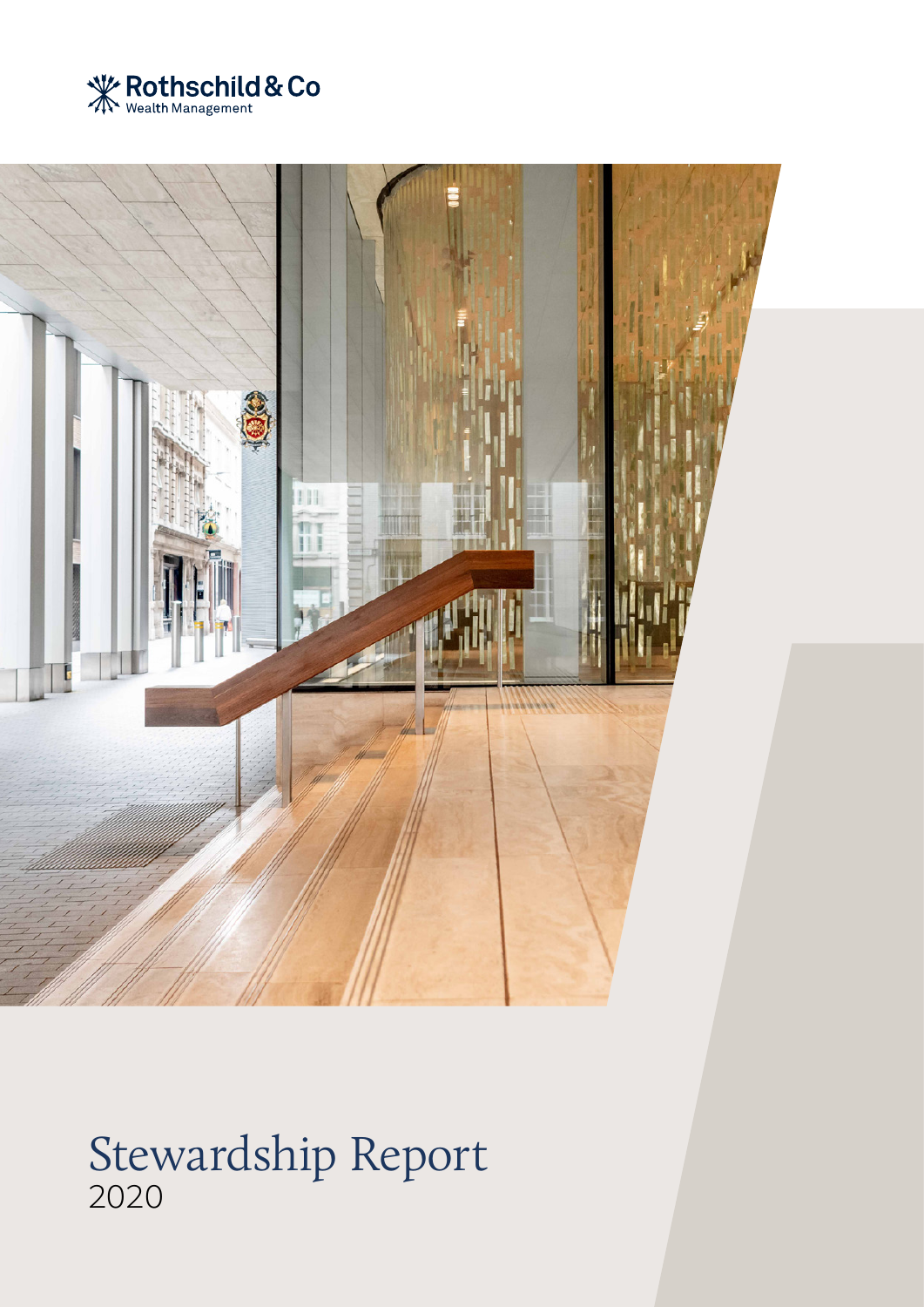## Foreword

## The wealth management industry can play a pivotal role in driving change and helping to tackle some of the world's greatest challenges.

When clients trust us to be the custodians of their wealth, their voice becomes part of the £12 billion we are investing. That voice becomes a chorus when it joins the £3 trillion of total capital represented by the companies and funds in which we invest.

We call this 'the ripple effect'.

Our investee companies ultimately provide the goods and services that billions of people worldwide rely on every day, from the food they eat to the way they travel and pay their bills.

So, as professional investors, we know our decisions make a difference. And we are committed to investing responsibly, not only because this enables us to deliver long-term sustainable returns to our clients, but also because it's the right thing to do.

Active stewardship is therefore fundamental to our investment approach. We want to help shape the future so that it aligns with the causes and issues that are important to us all. Through our investments, we aspire to preserve both the wealth of future generations as well as the environment and society they will inherit.

We are strong supporters of the UK Stewardship Code and are pleased to present Rothschild & Co Wealth Management's submission for 2020, a year in which COVID-19 undoubtedly brought the importance of effective stewardship into sharper focus.

In this report, we explain how our investment approach and engagement activities reflect our ongoing commitment to stewardship, as well as the specific measures we – and the companies in which we invest – took to navigate the pandemic.

We acknowledge that we don't have all the answers. However, we constantly strive to improve our approach to stewardship in order to make better investment decisions for a fairer, more sustainable future for everyone.

**Helen Watson** CEO Rothschild & Co Wealth Management UK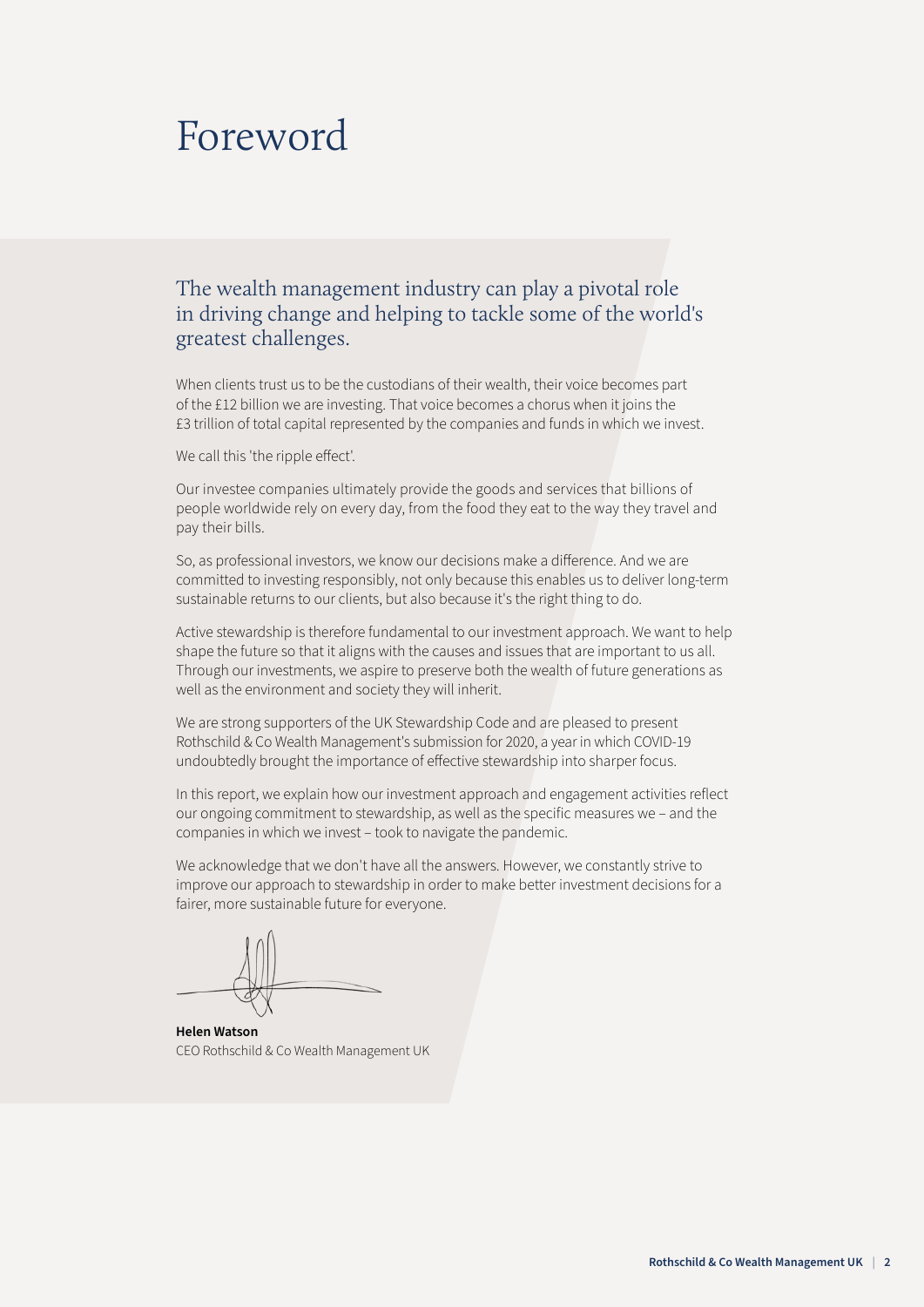## Contents

| Principle 1                                           |                |
|-------------------------------------------------------|----------------|
| Purpose, strategy and culture                         | $\overline{4}$ |
| Principle 2                                           |                |
| Governance, resources and incentives                  | 8              |
| <b>Principle 3</b>                                    |                |
| Managing conflicts of interest                        | 12             |
| Principle 4                                           |                |
| Systemic risks and promoting well-functioning markets | 13             |
| <b>Principle 5</b>                                    |                |
| Review and assurance                                  | 15             |
| <b>Principle 6</b>                                    |                |
| Client and beneficiary needs                          | 16             |
| Principle 7                                           |                |
| Stewardship, investment and ESG integration           | 18             |
| <b>Principle 8</b>                                    |                |
| Monitoring managers and service providers             | 22             |
| <b>Principle 9</b>                                    |                |
| Engagement                                            | 23             |
| Principle 10                                          |                |
| Collaboration                                         | 24             |
| Principle 11                                          |                |
| Escalation                                            | 25             |
| Principle 12                                          |                |
| Exercising rights and responsibilities                | 26             |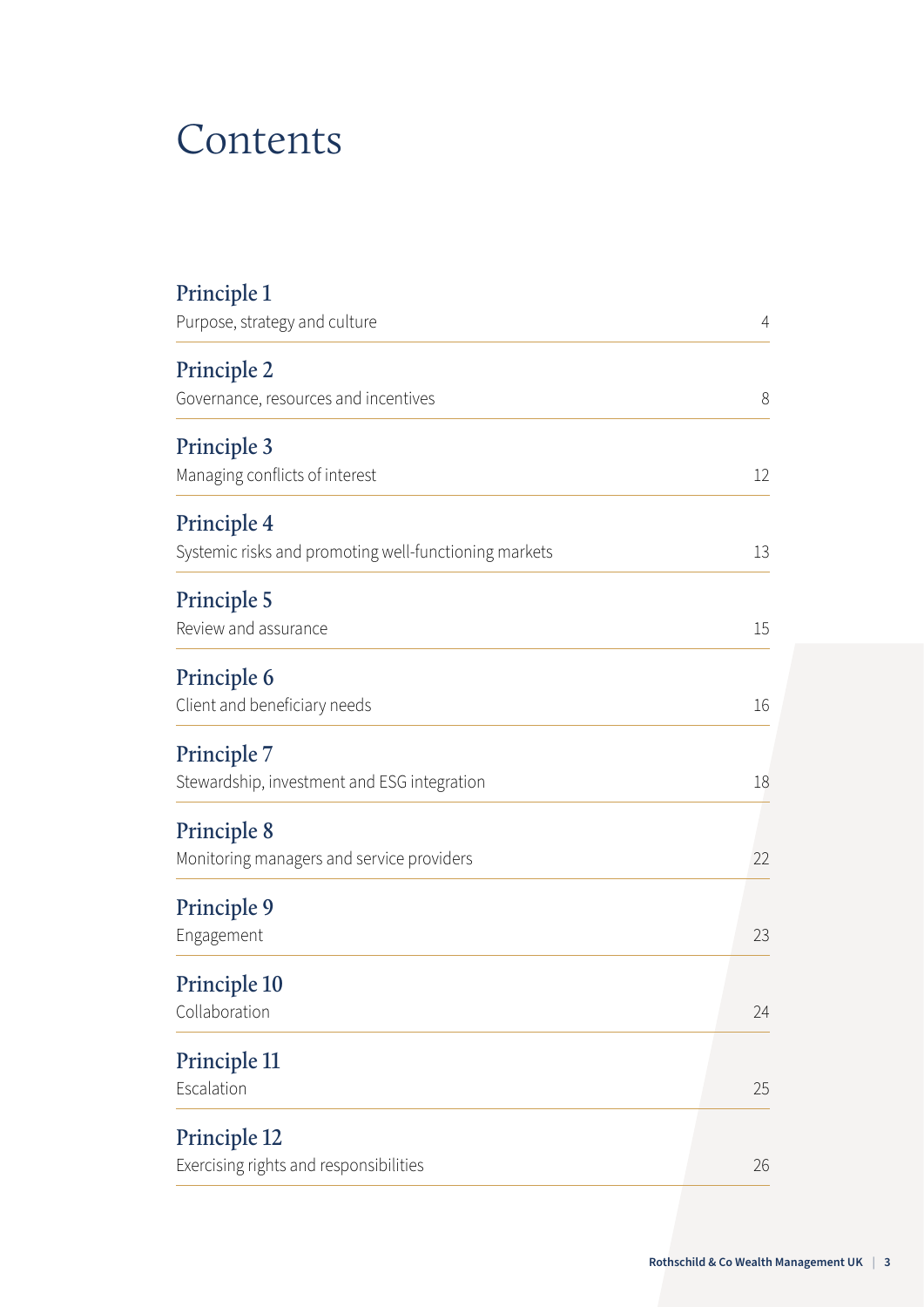## <span id="page-3-0"></span>Signatories' purpose, investment beliefs, strategy and culture enable stewardship that creates long-term value for clients and beneficiaries leading to sustainable benefits for the economy, the environment and society.

Rothschild & Co has been at the centre of the world's financial markets for more than 200 years and is today in its 7th generation of family ownership. The group is chaired by Alexandre de Rothschild, who took over from his father, Baron David de Rothschild, in 2018 as part of a planned succession.

Rothschild & Co consists of three established businesses: Global Advisory, Merchant Banking and Wealth and Asset Management. Our purpose is to provide a distinct perspective that makes a meaningful difference to our clients' businesses and wealth.

The Rothschild family ownership creates the stability and long-term perspective not matched by many organisations. We are unconstrained by short-term thinking – our decisions are not driven by quarterly or

annual results – and are able to be patient. This manifests in a culture of responsible business and long-term value creation for our clients, staff and other stakeholders.

Responsible management of our operations, resources and services plays a fundamental role in our approach to business and achieving our long-term strategic objectives. The importance of getting it right cannot be overstated, given the potential impact on our people, the industry, local communities and the planet.

Our culture is rooted in the Rothschild family values and is central to our longevity and success. This commitment to a culture of responsible business is firmly embedded in our business model.

## Values-driven culture Three established businesses

We promote a culture of responsible business and long-term value creation for our clients, stakeholders and investors

One Group consisting of three established businesses

## **Thoughtful**

Considered Strategic Long-term

## Principled

Responsible Empathetic Committed

## **Creative**

Innovative Collaborative Entrepreneurial

## **Advisory** Provide advice in M&A,

Global

Strategic Advisory and Financing Advisory, encompassing: Restructuring, Debt Advisory and Equity Advisory. Clients include corporations, private equity, families, entrepreneurs and governments.

## Merchant Banking

The investment arm of the Group, deploying the firm's capital in private equity and private debt opportunities, alongside a select set of leading institutional and private investors.

Global Reach Local Presence Family Controlled

## Wealth and Asset Management

We invest, structure and safeguard assets, creating innovative investment solutions to preserve and grow clients' wealth.

43 countries



3,587 employees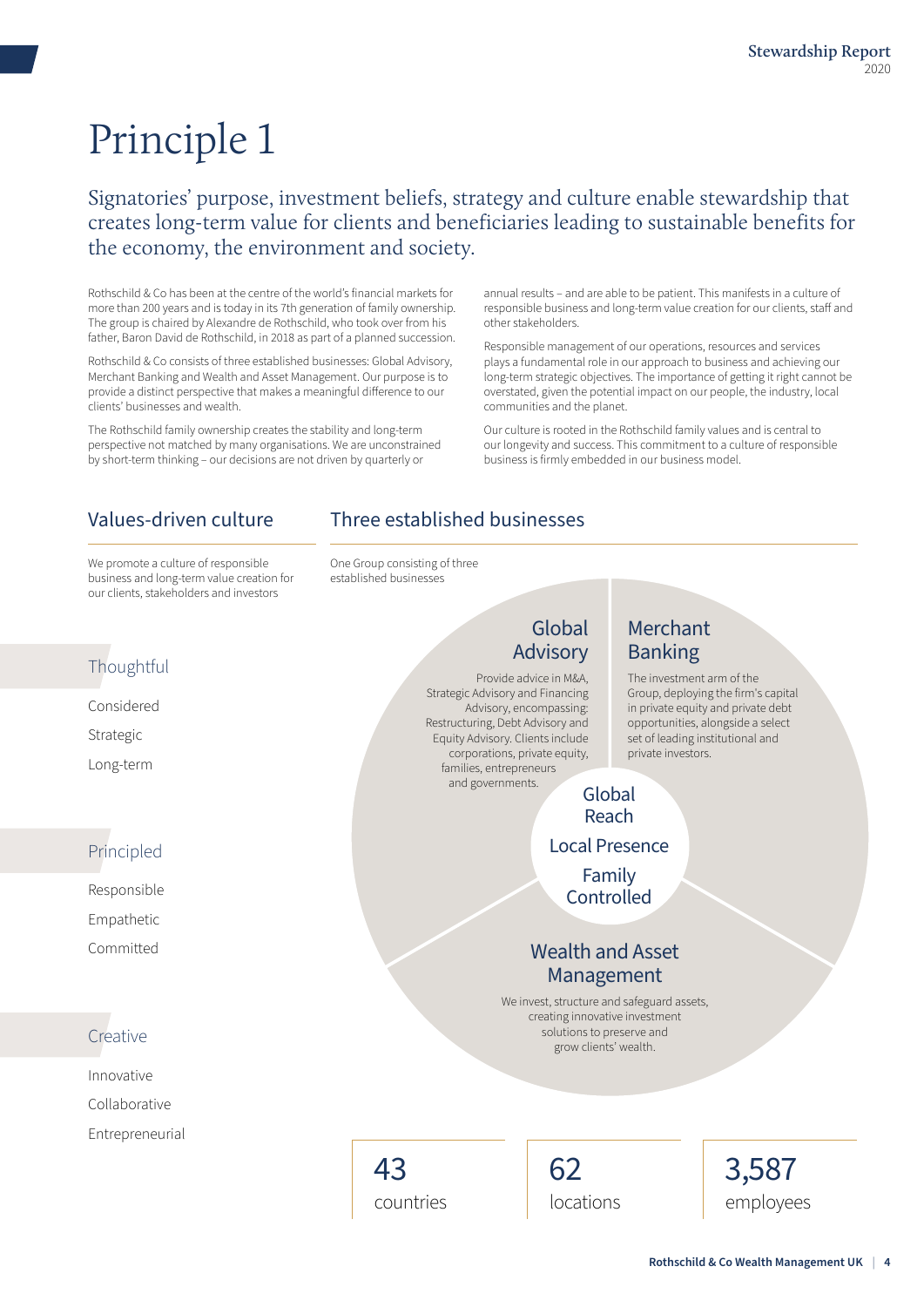" Our philosophy has always been to manage our clients' assets with the same diligence and care as our own business. "

Alexandre de Rothschild – Executive Chairman

As one pillar of our strategy, we encourage a culture of responsible business and take responsibility for the impact we have as a business on our people, our industry, our communities and our planet:

#### ■ **Responsible people culture**

We aim to attract and retain the most talented people from a diverse range of backgrounds, cultures and experiences by creating an environment that empowers our people to grow, deliver and excel.

#### ■ **Responsible investment solutions**

We want to play an active role in influencing business practices and drive investments towards a more sustainable economy.

#### ■ **Responsibility for our communities**

We want to effect positive change in our communities and help make a meaningful difference to young people from disadvantaged backgrounds.

#### **Responsibility for our environment**

We are strongly committed to contributing to a more environmentally sustainable economy and limiting our environmental impact.

#### ■ **Responsible business practices**

As one of the world's leading independent financial services groups, we place high emphasis on good conduct, based on personal accountability and commitment in the way we work with each other and our clients and partners.

(More information can be found in our Corporate Responsibility Report [here\)](https://www.rothschildandco.com/en/who-we-are/corporate-responsibility).

#### Wealth Management's role within the Group

Rothschild & Co Wealth Management UK is part of the group's Wealth and Asset Management division. We provide discretionary investment management to a wide range of clients, including private clients and families, foundations and charities. Managing discretionary, multi-asset class portfolios is our core area of expertise, and we have one core investment strategy: wealth preservation in real terms. We focus our time and energy on doing this well.

We look after £12bn of assets, and client portfolios range from £1m to more than £100m. More than 90% of our clients' portfolios are managed on a discretionary basis, with an 'inflation plus' return objective.

### Industry initiatives we support

Rothschild & Co is a signatory to the United Nations (UN) Global Compact and is committed to supporting its 10 key principles, which focus on human rights, labour rights and working conditions, the environment, and anti-corruption.



All investment business lines at Rothschild & Co are UN PRI signatories. Rothschild & Co Wealth Management UK has been a signatory since 2018.



Rothschild & Co has been an Investor Signatory since 2017



THE INVESTOR FORUM

Rothschild & Co Wealth Management UK has been a member since 2017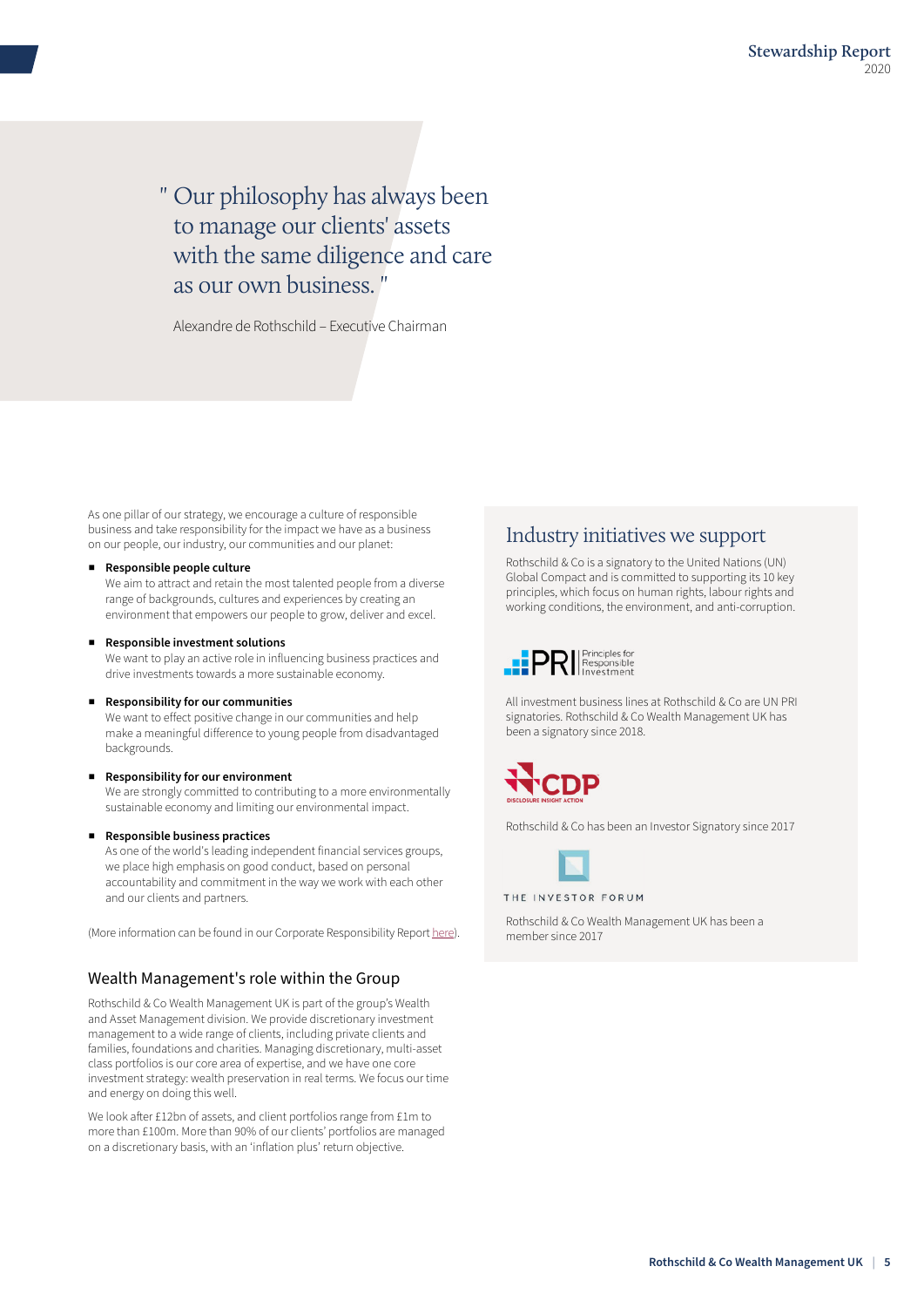## AUM (%) by client type



### AUM (%) by client residency



### Discretionary AUM (%) by size of portfolio



### Investing for generations

As a family-owned business, we have been investing for generations for over 200 years. Regardless of client type or portfolio size, our clients look to us to be a safe and secure home for their assets. We manage our clients' assets with the same care and diligence as we do our own. Through our investments, we aspire to preserve the wealth of future generations, as well as the environment and society they will inherit.

This approach not only mitigates risk, it also enhances the prospects for long-term returns for our clients, as our investment performance record testifies. Our approach has enabled us to deliver very strong risk-adjusted investment performance for our clients through different market cycles. We explore our approach in more detail in **[Principle 4 & 7](#page-12-0)**.

## Our beliefs

The following beliefs underpin our investment philosophy and determine the way we invest our clients' capital.

#### Inflation erodes wealth

Our objective is to preserve and grow the real value of our clients' wealth by delivering inflation-beating returns and avoiding large losses. We invest directly and through funds to grow our clients' capital and minimise the risk of permanent capital loss, as well as seeking out assets that provide protection in periods of market stress. We build sensibly diversified portfolios by balancing 'return assets' with 'diversifying assets'.

#### Long-term ownership creates value

We seek investments that can deliver attractive returns for 10+ years, rather than focusing on short-term performance or trends. As long-term owners of the assets in which we invest, we want to build partnerships and engage on issues that could impact intrinsic value over time.

#### Focus is a key strength

We have one core investment approach, which means we can focus on doing a few things really well. We build our portfolios from the bottom up and conduct our own thorough research, providing a solid foundation for acting with conviction. We are benchmark agnostic and unconstrained, with the freedom to seek the best opportunities, regardless of asset class, sector or geography.

#### Sustainability is a fundamental investment issue

Sustainability analysis is explicitly integrated into all our investment decisions. As long-term investors, we want to own high-quality businesses that have strong business models and sustainable business practices. Sustainability factors are ultimately economic issues that need to be addressed by companies, and we actively engage on all matters that can impact the underlying value of our investments.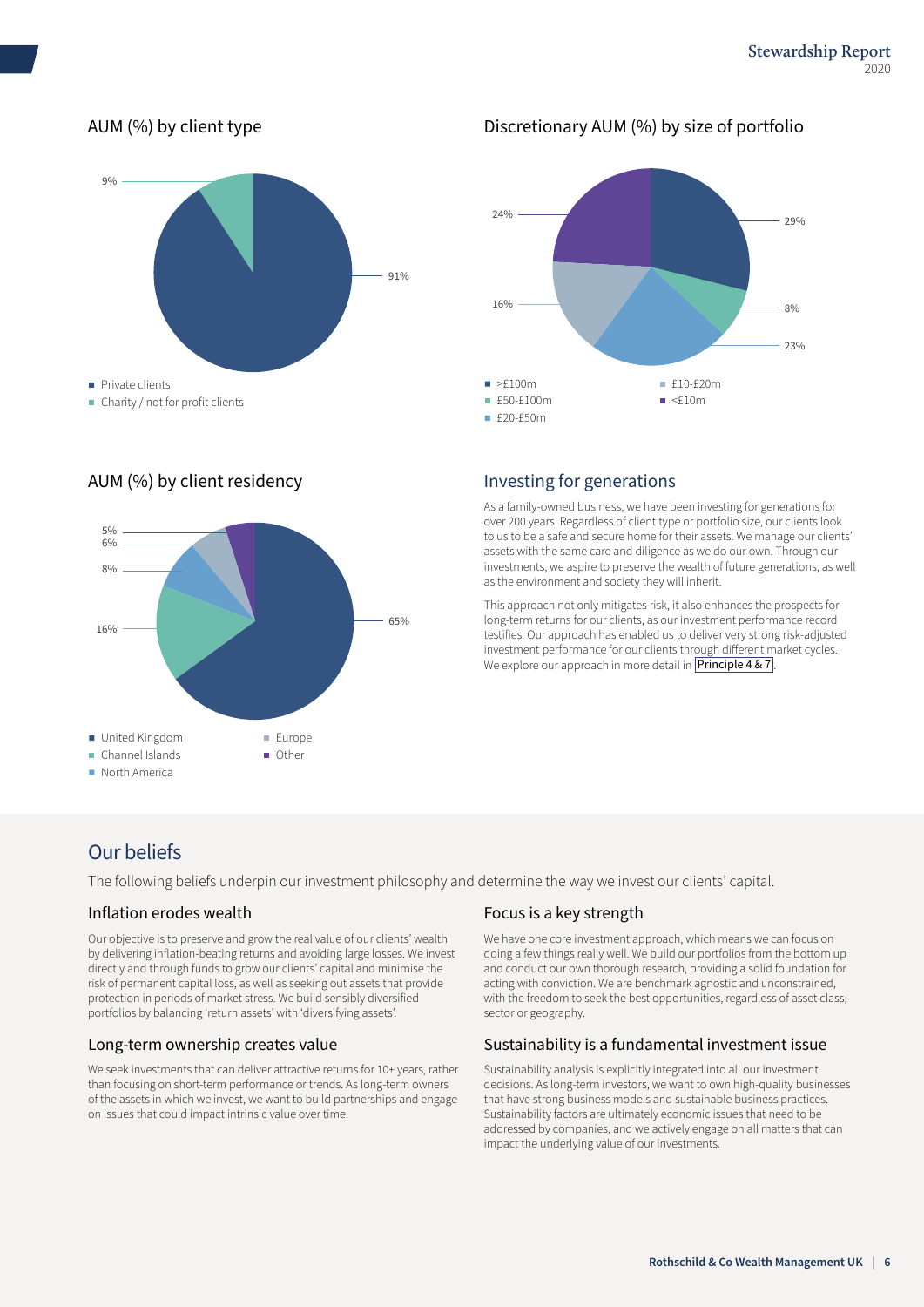## Stewardship in the face of COVID-19

The COVID-19 crisis meant that 2020 was a year like no other, significantly testing our resilience as a firm. Nevertheless, we believe the past year served as an endorsement of both our culture – with its long-term commitment to client focus and doing business responsibly – and our investment approach. The pandemic highlighted the importance of active and considered stewardship, as people and businesses across the globe had to rapidly adjust to the exceptional challenges created by COVID-19.

The unprecedented nature of the pandemic also made 2020 a remarkable year for financial markets, with large declines in equities in the first half of the year, followed by a significant rebound in the second half.

Our investment approach served our clients well, as our 2020 risk-adjusted performance demonstrated. We were able to act in the best interests of our clients in the contrasting market conditions of the first and second halves of the year. In the equity market decline in the first six months, we added meaningfully to our equity market exposure for the following reasons:

- We were prepared for market declines irrespective of cause or timing.
- We had 'portfolio protection' in place that limited the overall impact of equity market declines on client portfolios.
- Our deep understanding of our portfolio companies and funds enabled us to quickly assess their ability to navigate a protracted downturn.
- Our research indicated that our investee companies were handling the pandemic well in relation to their employees, their customers, or the communities they operate in.
- Operationally, we were able to implement portfolio management decisions across all client portfolios despite the very challenging market conditions.

In the second half of the year, equity markets rebounded strongly. As a result of this strong performance, equity risk exposure in our portfolios increased to the point that it made sense to start reducing positions. As such we locked in some attractive gains for our clients.

However, we measure our success not just by performance but also by the longevity and depth of our client relationships. We communicate proactively and on an ongoing basis with our clients and had prepared them well for the actions they could expect us to take in the market conditions experienced last year. This resulted in very few of our clients being unduly unnerved by the market reaction to the pandemic and liquidating their portfolios. In fact, we continued to gain new clients during the period and many existing clients also added additional funds to their portfolios.

### Performance record of Rothschild & Co Wealth Management UK

We have consistently delivered strong investment performance for our clients. The charts below show that our performance is in the top quartile of our peer group, as measured by the ARC PCI indices.

#### **Rothschild & Co Performance in ARC Private Client Indices – Sterling**

|              | Cautious  |        |        | <b>Balanced</b> |                 |            |                   | <b>Steady Growth</b> |        |        |         |
|--------------|-----------|--------|--------|-----------------|-----------------|------------|-------------------|----------------------|--------|--------|---------|
|              | 1 Year    | 3 Year | 5 Year | 1 Year          | 3 Year          | 5 Year     | 10 Year           | 1 Year               | 3 Year | 5 Year | 10 Year |
| 1st Quartile | <b>CO</b> | п.     | ×.     | <b>STA</b>      | <b>Contract</b> | <b>COL</b> | <b>Contractor</b> | <b>CO</b>            | л.     | ш      | ш       |
| 2nd Quartile |           |        |        |                 |                 |            |                   |                      |        |        |         |
| 3rd Quartile |           |        |        |                 |                 |            |                   |                      |        |        |         |
| 4th Quartile |           |        |        |                 |                 |            |                   |                      |        |        |         |

#### **Performance Characteristics (£ terms, cumulative returns, as at 31st December 2020)**

|                            | <b>Sterling Cautious</b> |        | <b>Sterling Balanced</b> |        |        | <b>Sterling Steady Growth</b> |                          |        |        |        |                   |
|----------------------------|--------------------------|--------|--------------------------|--------|--------|-------------------------------|--------------------------|--------|--------|--------|-------------------|
|                            | 1 Year                   | 3 Year | 5 Year                   | 1 Year | 3 Year | 5 Year                        | 10 Year                  | 1 Year | 3 Year | 5 Year | 10 Year           |
| 25th Quartile              | 5.3%                     | 9.9%   | 22.7%                    | 6.6%   | 13.5%  | 32.9%                         | 67.0%                    | 7.0%   | 15.3%  | 41.3%  | 85.8%             |
| 50th Quartile              | 3.3%                     | 7.8%   | 20.1%                    | 3.9%   | 10.8%  | 29.2%                         | $\overline{\phantom{a}}$ | 4.5%   | 13.0%  | 38.6%  | $\qquad \qquad -$ |
| 75th Quartile              | 1.9%                     | 6.3%   | 17.9%                    | 1.7%   | 8.1%   | 26.2%                         | 51.5%                    | 2.6%   | 10.2%  | 33.6%  | 65.1%             |
| <b>Rothschild &amp; Co</b> | 7.0%                     | 15.4%  | 32.2%                    | 10.9%  | 22.5%  | 44.7%                         | 81.9%                    | 11.8%  | 27.4%  | 52.0%  | 95.2%             |

Source: Rothschild & Co, Asset Risk Consultants.

#### **Notes**

- 1. Past performance is not a reliable indicator of future performance and the value of investments and the income from them can fall as well as rise.
- 2. Data represents total cumulative returns and covers the period to 31st December 2020.
- 3. ARC Private Client Indices are computed using a complex calculation and the results are provided for information purposes only and are not necessarily an indicator of suitability for your specific investment or other requirements. ARC does not guarantee the performance of any investment or portfolio or the return of an investor's capital or any specific rate of return. ARC accepts no liability for any investment decision made on the basis of the information contained in this report.
- The ARC Sterling Private Client Indices are derived from actual portfolios managed by a number of private client investment managers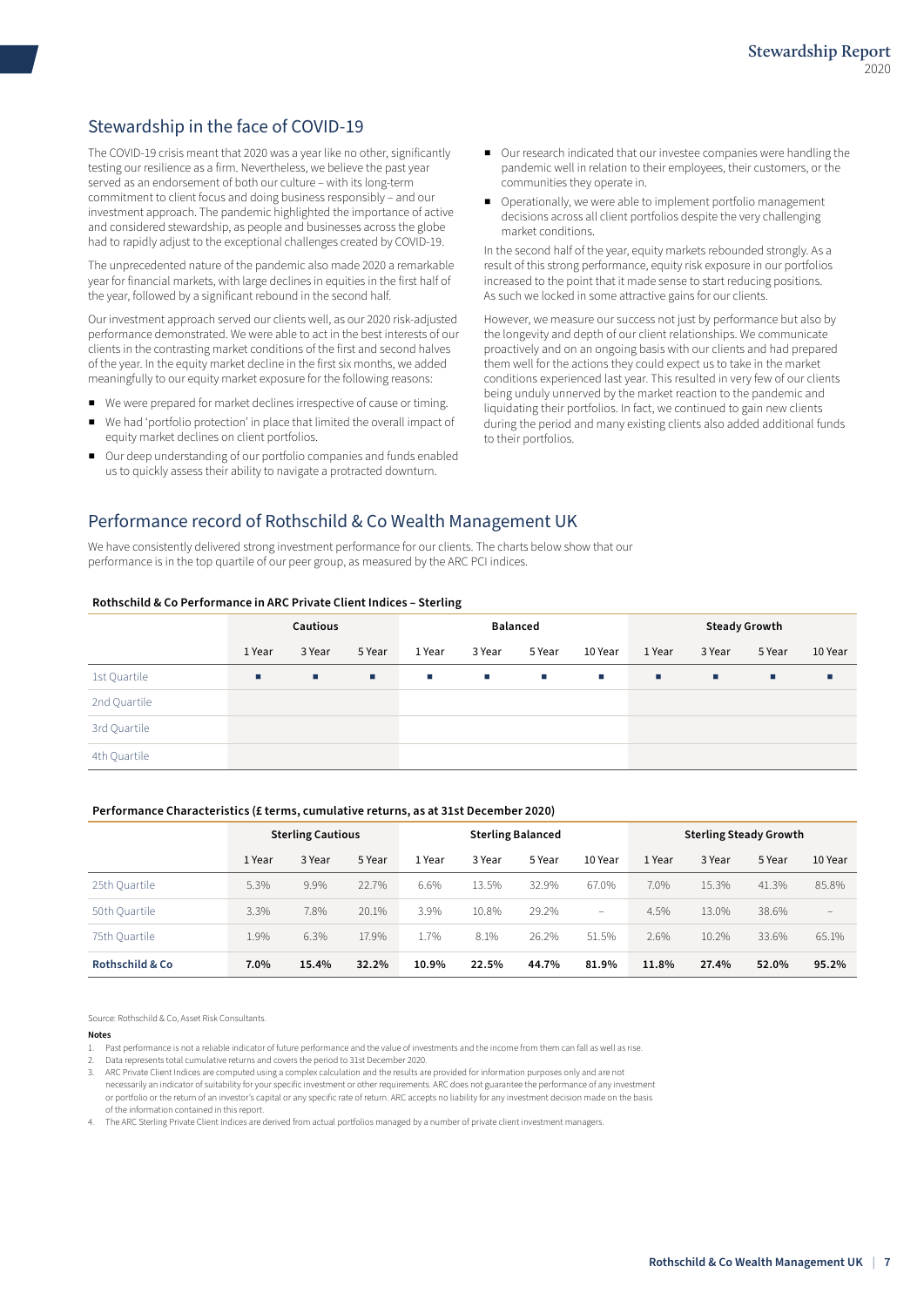<span id="page-7-0"></span>Signatories' governance, resources and incentives support stewardship.

## Corporate Responsibility Governance at Rothschild & Co

Corporate responsibility ("CR") is addressed at the level of the most senior governing bodies of the group, as well as at the level of the Supervisory Board, with the assistance of specialised committees.



The Supervisory Board carries out the ongoing supervision of the company's management. In this context, it considers CR issues at the initiation of senior management unless the Supervisory Board itself identifies an opportunity to discuss. A dedicated Corporate Responsibility Committee (the "CR Committee") composed of three members of the Supervisory Board has the mission to:

- Assist the Supervisory Board in ensuring we consider issues relating to CR in line with strategic priorities for the business.
- Assist the Supervisory Board in ensuring that we are able to best identify and address any associated opportunities and risks.
- Assist the Supervisory Board in monitoring and reviewing:
	- □ (i) the strategic priorities, policies implemented and objectives set by the group and its entities relating to CR matters; and
	- □ (ii) the Corporate Responsibility Report included in the Rothschild & Co Management Report.

The Group Executive Committee's ("GEC") role is to propose strategic direction to Rothschild & Co Gestion, the Managing Partner, including in relation to CR. The GEC also assists the Managing Partner in overseeing the implementation of the strategy across the group, as well as the operational management of the group. One member of the GEC is responsible for CR

strategy and presents this to the Supervisory Board at least once a year. CR matters are also discussed in the regular meetings of the GEC anytime as required.

The group CR function assists senior management in the development of the strategy, the coordination of group-wide initiatives, and the provision of an ongoing and consolidated picture of performance against the group's strategic objectives. The Group Head of CR reports directly to the Co-Chairman of the GEC, who is one of the Managing Partners. Supported by a team of experts in defined priority areas, the Group Head of CR is a member of, and works closely with, the respective dedicated senior group committees.

The dedicated Group Responsible Investment team supports the work of the Group Responsible Investment Committee (GRIC) to further the investing businesses' roadmap in integrating ESG considerations in their approaches, supporting the development of consistent policies among the group and assisting business lines in their ESG integration developments. The Group Head of Responsible Investment reports directly to the Co-Chairman of the GEC. The GRIC meets once a month, and representatives of Rothschild & Co Wealth Management UK are part of the committee.

This integrative setup enables the dedicated implementation of our CR strategy at all businesses and levels.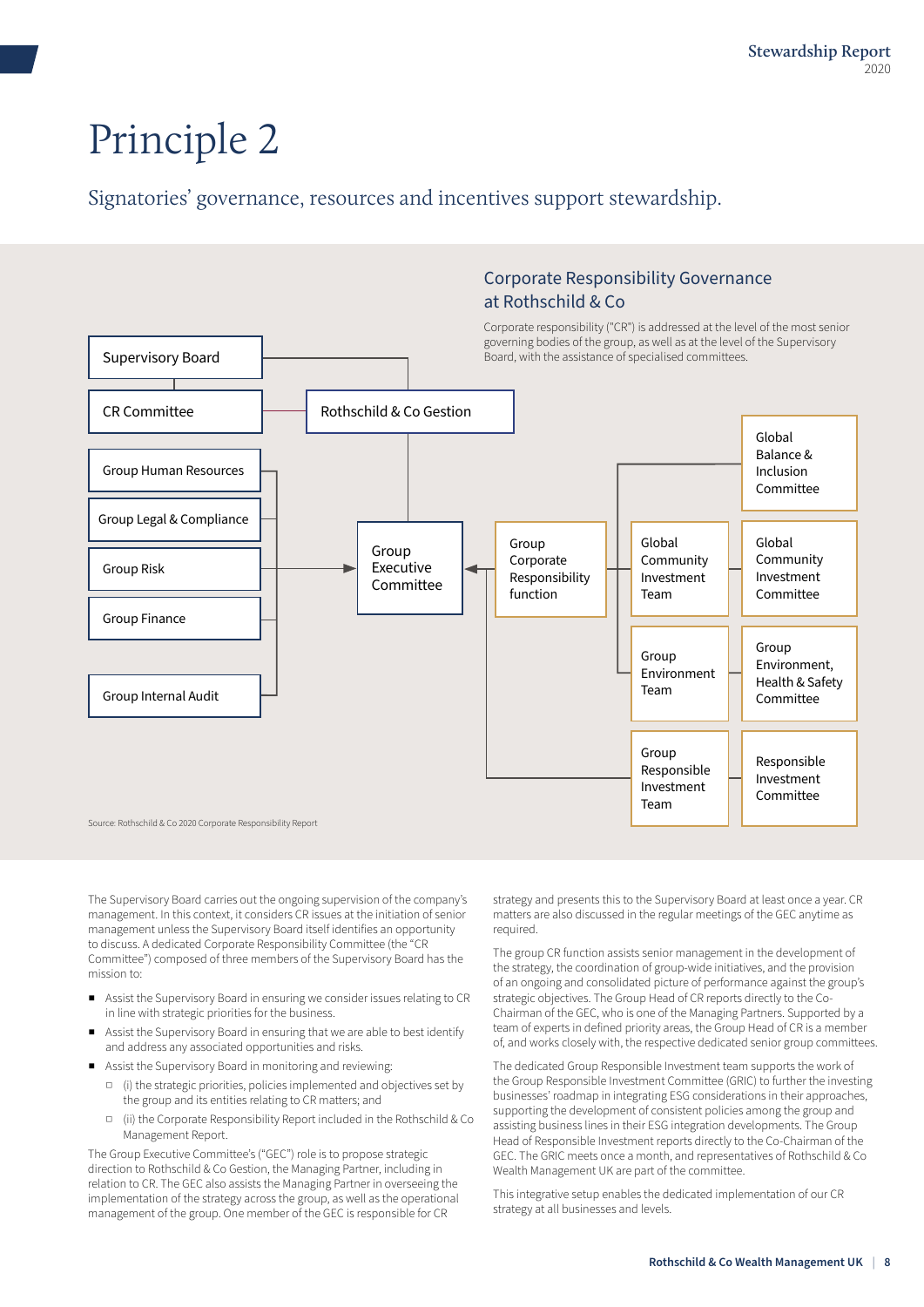### Governance at Rothschild & Co Wealth Management UK

As previously mentioned, we focus on investing for generations, both as a firm and for our clients. Investing responsibly underpins everything we do and is fully integrated into our investment processes across equities, fixed income and fund selection (discussed in detail in **[Principle 7.](#page-17-0)** ).

Responsibility for stewardship rests with the Co-Heads of Investment, who set the investment strategy and direct the investment team's activities. Investment decisions are made by the four Co-Heads of Investment and implemented by the specialist portfolio management team across all discretionary portfolio models. There is an official Investment Committee meeting every week, although decisions can be taken at any point in time.

The Co-Heads of Investment have almost 100 years' combined investment experience and have worked together for the last 16 years. They ensure that sustainability factors are embedded in our research, from the idea generation stage through to the ongoing monitoring of existing investments. The Co-Heads of Investment also drive the evolution of our responsible investment processes, set the agenda for engagements and start new initiatives. They report directly to Helen Watson, the CEO of Rothschild & Co Wealth Management UK.

The wider investment team is made up of 21 experienced individuals. Each member plays an important role in considering stewardship in their research and analysis and integrating this into the investment process.

We believe in embedding sustainability factors directly into the investment process rather than treating them as an add-on. To support the efforts of our Research Analysts and Portfolio Managers, we have dedicated responsible investment specialists who inject expertise and data insights into the process. This includes highlighting material sustainability factors, collecting and interpreting key performance indicators of companies and highlighting areas for engagement. The purpose of this work has three key elements:

- Risk management: businesses that manage sustainability factors poorly are likely to impair intrinsic value over a long-term horizon. There are numerous well-publicised examples of this, such as Volkswagen's "Dieselgate" scandal and BP's Macondo Prospect oil spill.
- Opportunity: identify businesses that provide solutions to key societal needs and which do so in a competitively advantaged way. For example, the energy transition will require trillions of dollars in investment, and there will be companies that benefit from this multi-decade secular trend.
- Active ownership: identify areas of improvement for companies and use our long-term relationships with management teams to provide constructive feedback. Given the high-quality nature of the businesses we own, we are focused on getting our companies from 'good' to 'great'.



Notes: 1: Number in brackets denotes the number of years of industry experience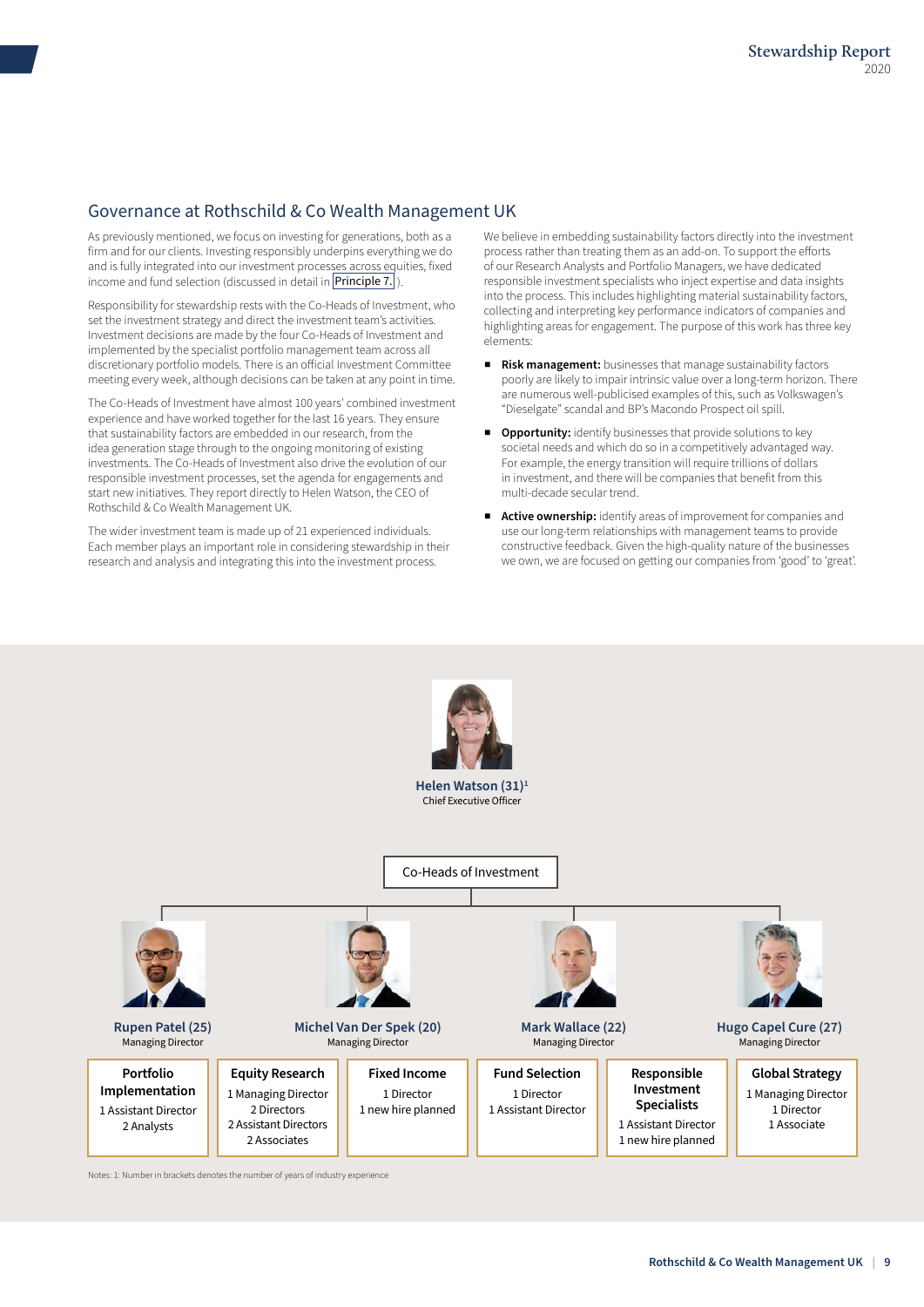The availability of ESG data and the complexity of gathering that data is increasing every year. We complement our own proprietary research with the services of a third-party data specialist, MSCI ESG Research (MSCI).

MSCI's ESG research does not replace our own thorough due diligence, but their data can provide additional insights into the companies we own, both directly and through our managers. As our RI specialists are part of the wider investment team, there is constant communication between the various research analysts ensuring that ESG analysis is firmly embedded in the investment process.

Looking ahead, given the ever-increasing amount of data available, we are considering how to better incorporate this information with our internal processes and client reporting. This includes hiring a dedicated ESG data specialist.

We also established a Sustainability Forum in 2019 (more detail given in  $\boxed{\text{Principle 5}}$  $\boxed{\text{Principle 5}}$  $\boxed{\text{Principle 5}}$ , which comprises a group of 'ESG champions' with the responsibility of ensuring our stewardship activities are coordinated across Rothschild & Co Wealth Management UK and between the investment

and client-facing teams in particular. This working group consists of two members from the investment team and two members from the client team.

The members of the Sustainability Forum meet every two weeks to discuss a range of topics, including:

- Investment activities
- Research pipeline
- Responsible investment processes
- Reviewing and updating policies related to stewardship
- Industry initiatives
- Internal and external communication
- Client and staff education
- **Engagements**
- Non-standard proxy votes

## Sustainability Forum



**Michel Van Der Spek** Co-Head of Investments Managing Director



**Tracy Collins** Client Adviser Director



**Dan Drain** RI Specialist Assistant Director



**Poppy Mather** Client Adviser Associate

## Helping steer Admiral's ship

Under **[Principle 1](#page-3-0)**, we highlighted our effective decision-making process during the COVID-19 crisis and how this led to positive outcomes for our clients. This is a direct function of the integrated approach we take as an investment team as described under  $\vert$  [Principle 2](#page-7-0)

Another example of our effective governance structure is the way we can interact directly with companies and third-party fund managers. Given the varied nature and extent of the pandemic's impact on portfolio holdings, our approach of having each analyst responsible for practicing good stewardship served us well, as it facilitated effective engagement and decision-making. Our engagement with Admiral during this period is a good example.

During the first wave of the crisis, we saw that US auto insurer GEICO had decided to refund customers 15% of their premiums. The reasoning was simple: fewer people were driving their cars, meaning fewer accidents and fewer claims. GEICO's costs dropped considerably, and the company decided it was only fair to reimburse loyal customers during a difficult time.

Our clients already own GEICO indirectly through their holding in Berkshire Hathaway, and we were impressed with the company's principled and forward-thinking approach. We are long-term investors in UK motor insurer Admiral and felt they should consider taking a similar stance. We liaised closely with Admiral's CFO and encouraged the company to implement the idea, prioritising their customers and brand affinity over short-term profits.

We were asked to provide further input and feedback once they actioned the reimbursements. Our close involvement throughout the process is a reflection of the value and trust between us and the companies we are long-term active shareholders in.

While refunding premiums was likely to impact short-term profits, we were confident it was still the right choice for the business. In April 2020, Admiral became the first UK car insurer to refund customers, which encouraged other firms to quickly follow suit. We see this as a positive outcome that was possible because of the long-term perspective of Admiral's management, but also partly the strength of the relationship we have. We also see this as a good example to show that engagement does not always have to fix something, but can sometimes be used to make a good company even better.

Additionally, the coordination between our investment and client adviser teams ensured that relevant details were shared with clients and beneficiaries in a timely manner. This is something we discuss in more detail in **[Principle 6](#page-15-0)**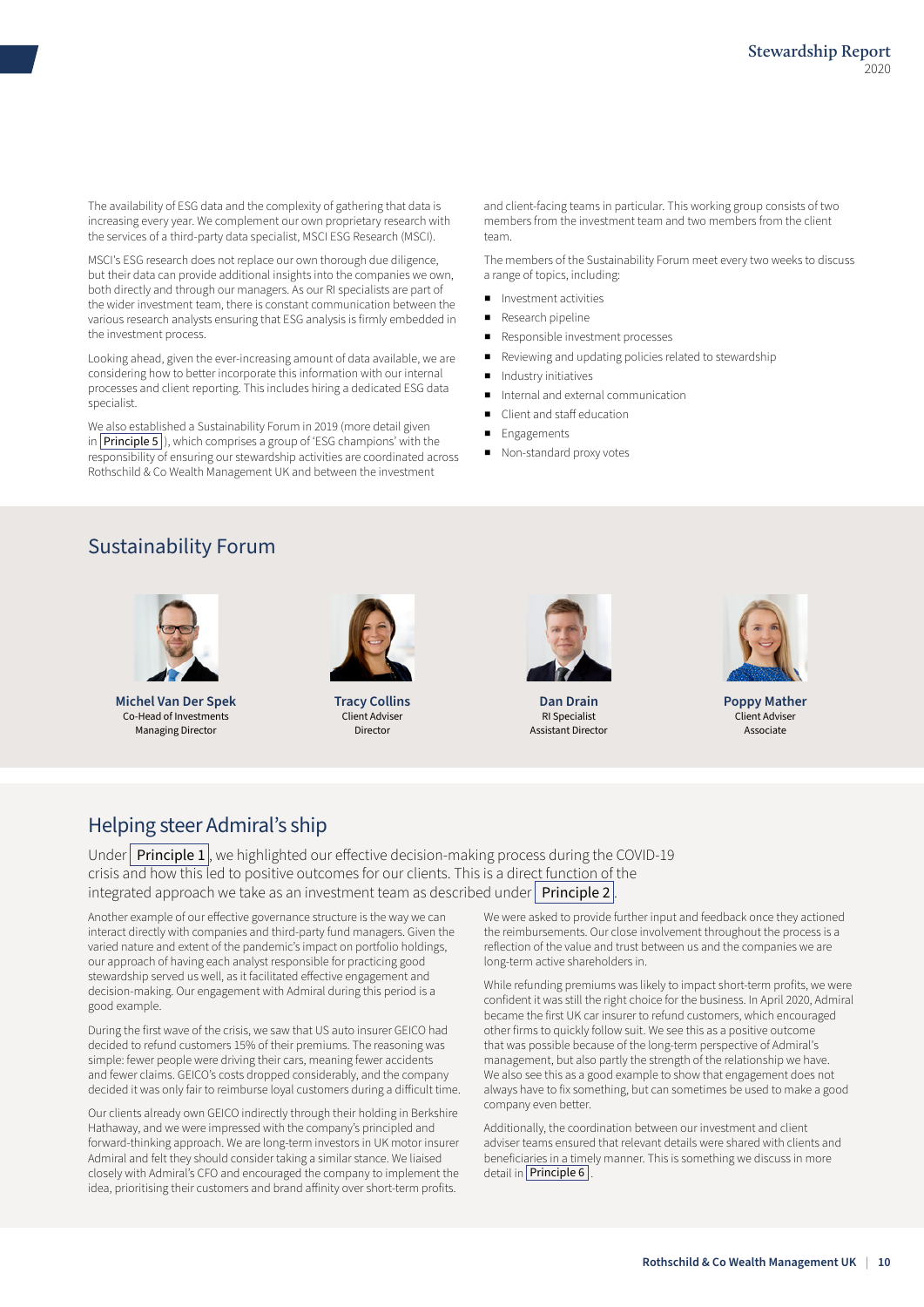### Diversity and inclusion

Diversity and inclusion is a key strategic priority for Rothschild & Co. We are committed to providing a fully inclusive and supportive environment where diversity and different perspectives are a key strategic priority across the Rothschild & Co group. The group's policies are designed to provide equal opportunities for everyone. This is key to enabling employees to achieve their personal and professional aspirations, while providing long-term opportunities for growth.

We pride ourselves on offering our clients a distinct perspective. To do this, we need a diverse team that reflects, and can interact with, our clients in various settings around the world.

Our Global Balance & Inclusion Committee is responsible for accelerating and maintaining the momentum of the group's diversity and inclusion strategy. A number of programmes and initiatives have been implemented, including training for all staff. An example of this is our commitment to promoting gender balance, as we outline below .

The financial services industry suffers from the legacy of being traditionally male dominated. Rothschild & Co is no exception. While we acknowledge it will take time to correct this imbalance, we are committed to promoting better balance at all levels of the group, and specifically to increasing the representation of women in senior positions.

Our approach to attracting and recruiting talent has evolved over recent years. Alongside initiatives like our apprenticeship programme, we are making tangible changes at a firmwide level to processes and training that are designed to lead to sustained change. Like many companies in our industry, we have been on a diversity and inclusion journey that continues today. We have established global and regional committees of engaged individuals, held numerous events, introduced new initiatives and training programmes, and brought in external specialists to advise us along the way.

Choosing a private wealth manager is often an emotional decision for clients, so there is a real business case for ensuring our people are as diverse as our clients – perhaps even more so. We firmly believe that our business needs diversity to adapt, change and grow, as well as make good decisions. We can't do this if our people all come from similar backgrounds or think the same way.

For a number of years, Rothschild & Co Wealth Management UK has implemented specific initiatives that have allowed us to attract and recruit high-performing, diverse talent at a junior level. Two examples of this are our Summer Internship Programme and our Apprenticeship Programme.

The Rothschild & Co Group are signatories to the Women in Finance Charter, with the target of women representing at least 30% of the Assistant Director and above population by 2024. In Wealth Management, that figure is currently at 35%. We remain committed to publicly reporting on our progress in this area. Meanwhile, our Global Female Sponsorship Programme aims to support the retention and progression of women into senior roles. All our female employees also undertake our Shine for Women training programme, which is aimed at maximising potential and impact.

## Summer Internship Programme

Since starting the programme in 2012

43% converted into full-time hires

44%

internship to full-time hires female

78% from non-Oxbridge universities

Partnered with #10000BlackInterns with first intern joining the programme in 2021

Source: Rothschild & Co Wealth Management

### Remuneration

Our remuneration and incentive programme within Rothschild & Co Wealth Management UK is fair, competitive and ensures that our interests are aligned with our clients.

All employees receive a base salary plus discretionary bonus, which reflects the individual's performance combined with the performance of their division and the group overall. The remuneration of more senior employees includes a significant proportion of deferred compensation, which fosters a long-term approach.

Portfolio Managers and members of the investment team are assessed on investment performance (over multiple time periods), ESG integration and their contribution to the process. Client advisers are assessed on client

## Apprenticeship Programme

Since starting the programme in 2012



retention and satisfaction. Neither Portfolio Managers nor Client Advisers have short-term targets and remuneration is not linked to the advice we give. There are no commissions or bonuses for selling certain 'products', which we believe creates conflict of interests.

All employees are assessed on teamwork, collaboration, mentoring, maintaining a culture of support and kindness, and fostering diversity and inclusion.

All employees are also encouraged to invest in the strategies we manage for our clients. All Directors and above in Rothschild & Co Wealth Management UK, including the Portfolio Managers and Client Advisers, are co-invested and are therefore closely aligned with our clients.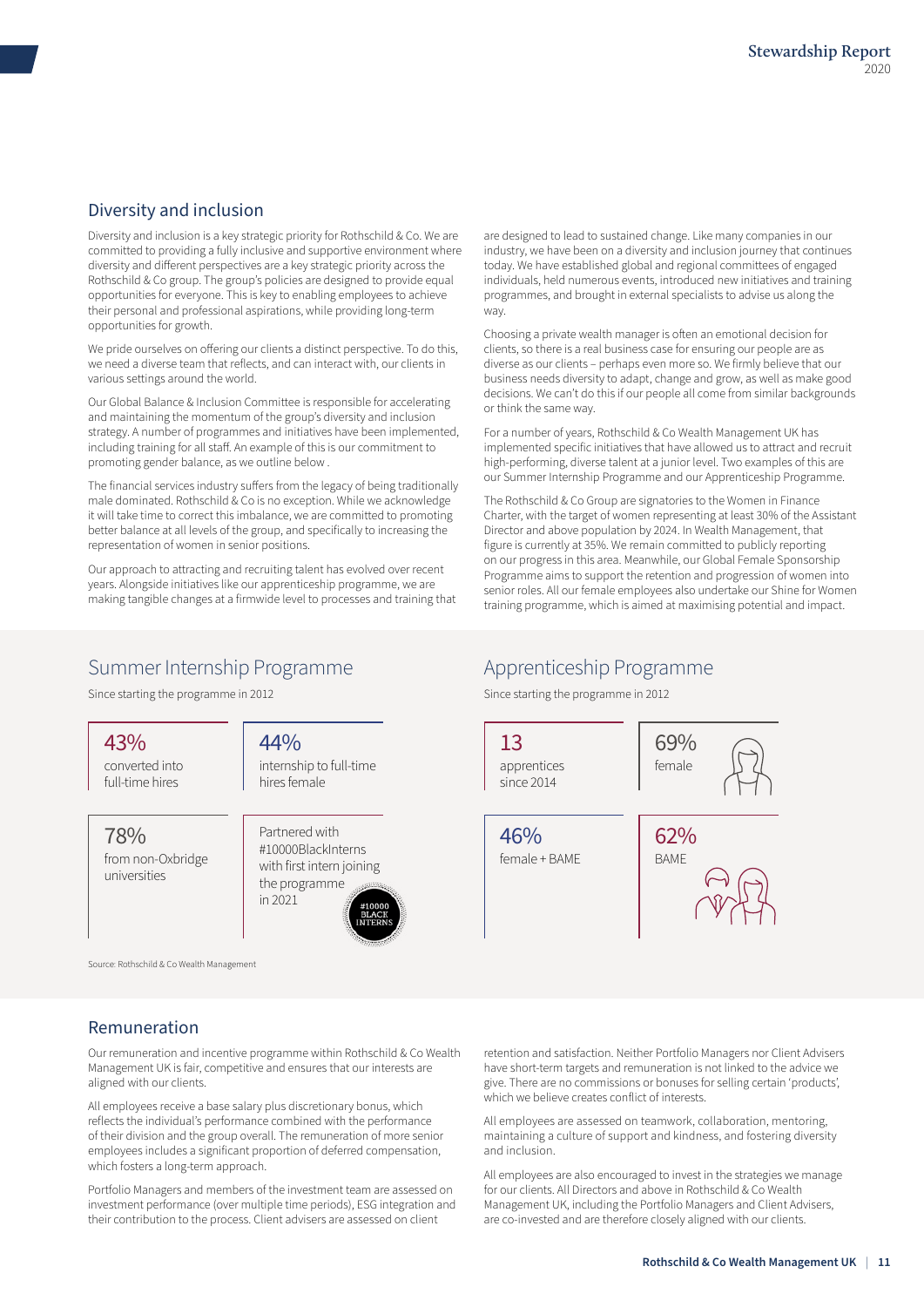## <span id="page-11-0"></span>Signatories manage conflicts of interest to put the best interests of clients and beneficiaries first.

As a client-centric business, we seek to always act in our clients' best interests, treat all clients fairly and communicate with them in an honest and transparent way.

We believe the likelihood of conflicts of interest arising in our investment or stewardship activities is limited, given the focus of our investment activities, the concentrated nature of our investment portfolios and the fact that no individual has sole responsibility for any investment, stewardship or voting decision.

However, we recognise that potential conflicts of interest may arise from time to time, and our policies and procedures are designed to enable us to identify them at an early stage, including with counterparties, third parties and in relation to stewardship.

Rothschild & Co Wealth Management UK's Conflicts of Interest Policy sets out our minimum requirements and standards. It also describes how we identify, manage and escalate conflicts of interest to prevent clients being adversely affected:

- Any conflicts of interest identified either through compliance monitoring activities, internal audit or business detection are escalated to Compliance and recorded in the Conflicts of Interest register.
- An assessment will be undertaken on the conflict of interest, the risk it represents and the organisational response in relation to this conflict of interest: decline to act or accept with risk mitigation measures in place and disclosure.
- Any material conflicts of interest and the corresponding response will be recorded and escalated to the board for their awareness.

 The policy provides clear guidance on management of conflicts that might arise in relation to:

- Access to inside information
- Confidential client information
- The order and execution of trades
- Management of client accounts
- Voting and engagement
- Personal account dealing
- Gifts and entertainment
- Outside interests

Rothschild & Co Wealth Management UK's Conflicts of Interest policy is publicly available on our [website](https://www.rothschildandco.com/siteassets/publications/rothschildandco/private_wealth/legal/wm-uk-conflicts-of-interest-policy.pdf). The policy and its related procedures are reviewed at least annually by the Rothschild & Co Board, together with our Risk and Compliance team, and updated as appropriate.

Conflicts of interest training is part of the induction programme for all new employees, and existing employees are required to complete annual refresher training.

In 2020, there were no actual or potential conflicts of interest in relation to our stewardship or engagement activities. However, examples of potential conflicts of interest and how we mitigate or manage them are listed below.

| <b>Potential conflict</b>                                      | Mitigation and/or management                                                                                                                                                                                                                                                                                                                                                                                                                                                                                                                                                                                                                                                                                                                                                                                                                                                             |
|----------------------------------------------------------------|------------------------------------------------------------------------------------------------------------------------------------------------------------------------------------------------------------------------------------------------------------------------------------------------------------------------------------------------------------------------------------------------------------------------------------------------------------------------------------------------------------------------------------------------------------------------------------------------------------------------------------------------------------------------------------------------------------------------------------------------------------------------------------------------------------------------------------------------------------------------------------------|
| Inside information                                             | When engaging with investee companies, it is our strong preference not to be made an 'insider'. Given the<br>٠<br>concentrated nature of our portfolios, it is also something that we expect will only happen rarely. Occasionally, client<br>teams will be given inside information by clients who are directly involved with listed companies. In the event we<br>receive any type of non-public price sensitive information, it must be reported immediately to Compliance. In order<br>to ensure adherence to our legal and regulatory obligations, Compliance will determine whether trading activity in<br>the security in question needs to be restricted. Restrictions may be hardcoded in our systems and trading prohibited<br>until it is deemed that the information is in the public domain. This includes personal dealing, which will also be<br>monitored by Compliance. |
|                                                                | Being part of the wider Rothschild & Co Group (as shown under $\boxed{\text{Principle 1}}$ ), there are strict information barriers<br>٠<br>in place designed to restrict the flow of information between group entities performing conflicting functions. This<br>includes the segregation of data and computer systems, as well as physical separation of certain businesses and staff<br>(prohibiting access to the same part of the office).                                                                                                                                                                                                                                                                                                                                                                                                                                         |
| <b>Preferential treatment</b><br>of one client over<br>another | Our order management system is designed to deliver fair allocation of aggregated orders across multiple clients.<br>٠<br>This is subject to regular review by Compliance.                                                                                                                                                                                                                                                                                                                                                                                                                                                                                                                                                                                                                                                                                                                |
| Accepting gifts and<br>entertainment                           | The firm has a strict policy on the acceptance of gifts and hospitality, which may give rise to a conflict of duties<br>owed to clients or the firm. Gifts and/or hospitality can only be accepted if modest and/or infrequent. All gifts and<br>entertainment are recorded and reviewed by Compliance.                                                                                                                                                                                                                                                                                                                                                                                                                                                                                                                                                                                  |
| <b>Connected persons</b>                                       | Rothschild & Co Wealth Management UK employees may not act for a client where they have close links (such as a<br>٠<br>familial relationship) with the client concerned, as this may influence the employee to put that client's interests ahead<br>of those of others.                                                                                                                                                                                                                                                                                                                                                                                                                                                                                                                                                                                                                  |
| <b>Outside interests</b>                                       | Rothschild & Co Wealth Management UK employees cannot hold any outside activity or position outside their<br>٠<br>professional capacity that may conflict with their duties to the firm and its clients. Prior clearance must be granted in<br>advance of engaging in any outside activity and, in certain circumstances, clearance may be withheld.                                                                                                                                                                                                                                                                                                                                                                                                                                                                                                                                     |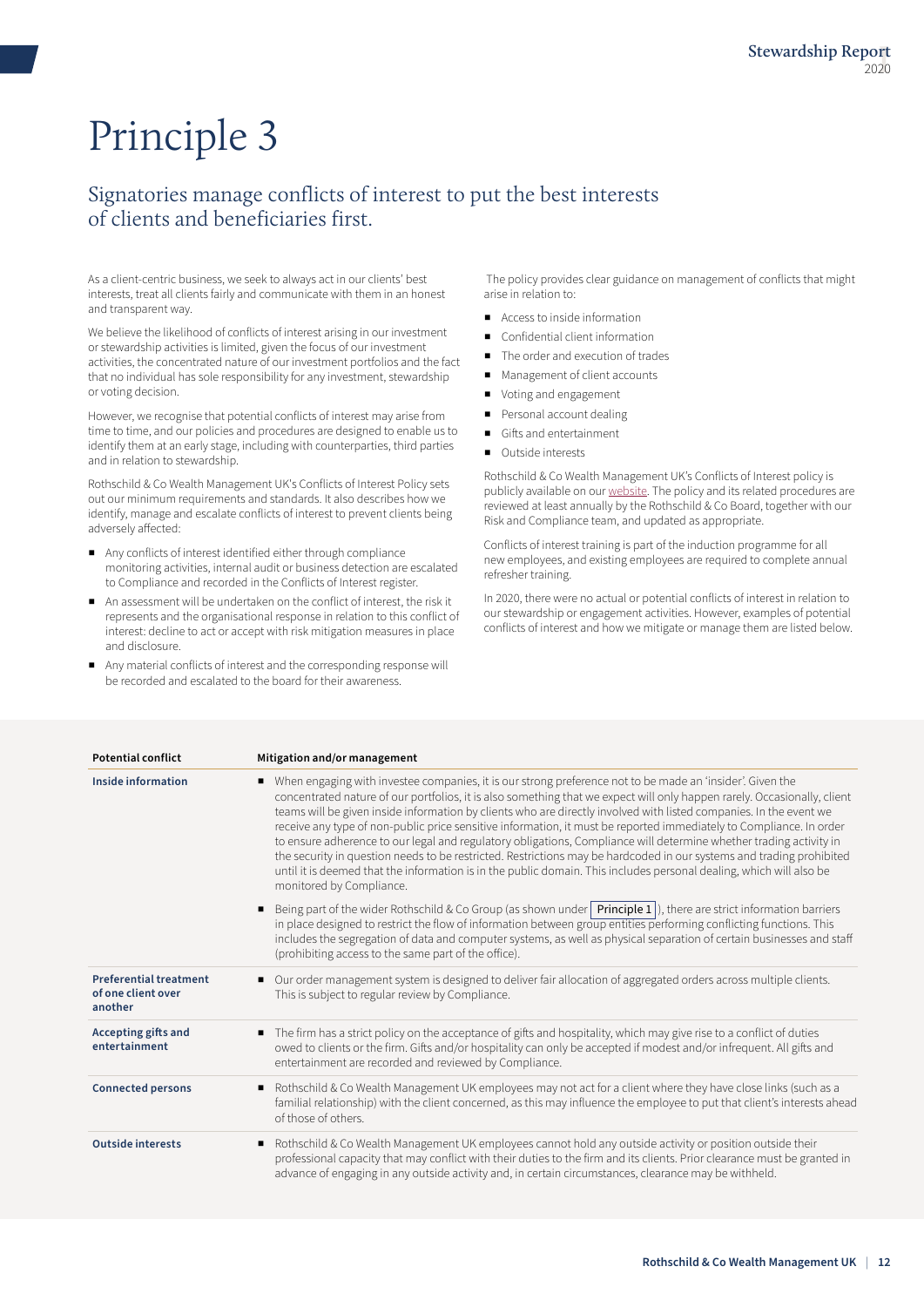## <span id="page-12-0"></span>Signatories identify and respond to market-wide and systemic risks to promote a well-functioning financial system.

Our investment philosophy is built on preserving the real wealth of our clients for generations. Given our long-term approach - as discussed in **[Principle 1](#page-3-0)** we evaluate investment opportunities on a 10+ years basis assessment of systemic risks is therefore integral to our process.

We build our portfolios with two distinct parts: return assets and diversifying assets.

The return assets are investments that seek to grow capital; we expect them to generate inflation-beating returns over time. They include equities and investments with equity-like characteristics that we expect to move broadly in line with equity markets. This approach seeks to mitigate the systemic risk of wealth erosion through inflation. We look to invest in companies with resilient business models that are able to weather other macro-economic risks, such as changes in interest rates, currency fluctuations and political tensions.

The purpose of the diversifying assets is to protect our clients' capital against systemic risks, such as market dislocations driven by recessions or events that cannot be foreseen, with the COVID-19 crisis being the most recent example. We aim to limit the impact of drawdowns in equity markets and smooth out some of the inevitable highs and lows of being invested in equity markets. We do not pretend that we can predict what the next crisis will be or when it will happen. Because of this, we look to 'diversify our diversifiers' by identifying a variety of diversifying strategies that will behave in different ways to sharp market downturns or slow protracted downturns.

#### **Return Assets**

- Assets we expect to generate real capital growth and drive long-term performance
- Includes all securities and funds we would expect to be correlated to equity (stock) markets, albeit to varying degrees
- Examples include equities, certain hedge funds, property, corporate bonds and commodities

#### **Diversifying Assets**

- Assets that we expect to provide genuine diversification or protection
- Display little correlation to equity markets, even in extreme conditions
- Examples include inflation-protected government bonds, diversifying hedge funds, cash and portfolio protection (put options)

The appropriate split between return and diversifying assets is determined by clients' individual return objectives and tolerance for risk.

This approach served our clients well in the first half of 2020 when markets sold off sharply in response to the pandemic . The return assets in the portfolio suffered as the wider market declined in value. However, our diversifying assets provided a strong buffer and the protection in the portfolio dampened the impact of the market shock. We were able to monetise some of that protection and reinvest into high-quality return assets that were trading on attractive valuations. As the market recovered in the second half of the year, we were able to harvest the returns from the seeds planted in the middle of the downturn.

#### Focus on climate change as a systemic risk

Our bottom-up investment approach means we focus on the issues that are material for each investment. These issues vary across different industries and asset classes. However, there are issues that transcend these boundaries, with the capacity to change the investment landscape for all companies in profound ways. Climate change is a prime example.

Climate change poses significant physical and transitional risks, but it also creates opportunities for companies that are providing solutions to mitigate climate change or that enable themselves or others to adapt to its effects. These trends are being expedited by changes in government policies around the world, new regulations and shifting consumer attitudes.

We have considered the potential impact of climate change on our portfolio holdings for some time. This analysis is factored into our longterm value assessment of individual investments. As an active investor, we have supported resolutions at company meetings that encourage companies to develop their reporting because this is aligned with our clients' long-term interests.

In 2020, the proportion of our portfolios on which we conducted carbon footprint analysis increased due to better data disclosure and investment in new tools provided by our ESG research provider MSCI. We will continue to make further progress on this in 2021.

In addition to considering climate risks across all our investments, we also manage an investment strategy that seeks to invest in assets that enable the goals of the Paris Agreement, and which support the transition to a low carbon economy. A minimum of 30% of the portfolio is invested in these "enabling" assets, with this allocation increasing 5% every year. In 2020, this strategy saw significant growth in assets under management and showed strong performance.

Going forward, we have set a clear agenda of our expectations from companies on climate-related disclosure. Companies must:

- 1. Report emissions and climate risks
- 2. Have a clear and credible plan to get to net zero
- 3. Monitor and set milestones

These three points will be standing items in our discussions with company management and will inform our decision-making on climate-related proxy voting. In 2021, we will be joining various industry initiatives to drive this agenda and seek opportunities for collaboration with other investors.

Climate-related risks and opportunities continue to be key considerations for Rothschild & Co Wealth Management UK, as well as the wider Rothschild & Co Group. Across the group's businesses, we are considering policies aimed at the assessment and management of climate-related risks and opportunities across investment activities. The Task Force on Climate-Related Financial Disclosures (TCFD) provides structured recommendations around disclosure across four key areas:

- 1. Governance and strategy
- 2. Risk management
- 3. Metrics
- 4. Targets

Rothschild & Co's TCFD project team has been tasked with tracking and supporting the integration of the Task Force's recommendations across business line activities.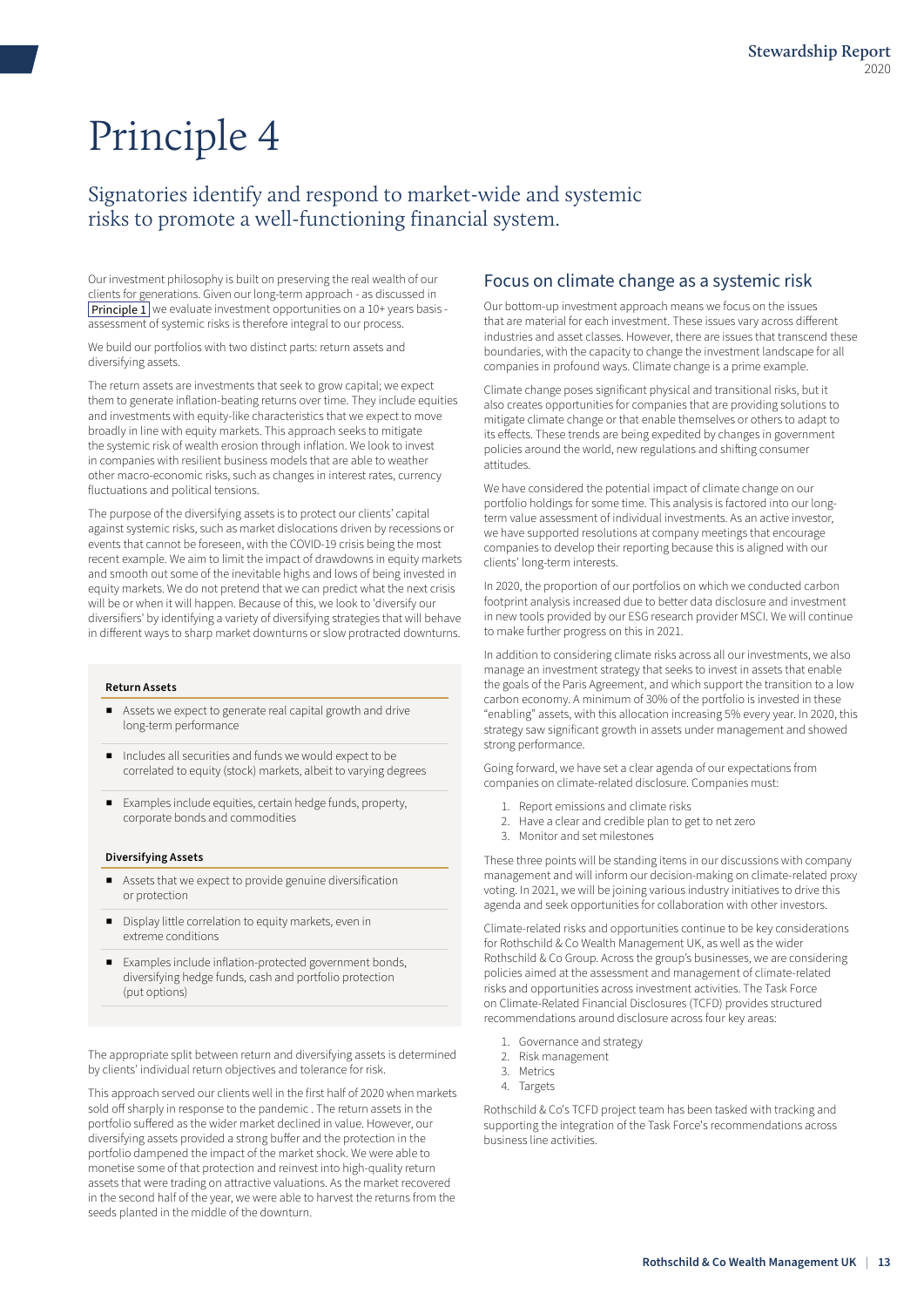### The response to COVID-19

COVID-19 has been described by some investors as the first sustainability crisis of the 21st century. It is hard to disagree; society's impact on the environment is directly linked to the spread of new infectious diseases. But the pandemic is fundamentally a humanitarian crisis, and one of the key trends to emerge in the last year has been a renewed focus on the 'S' in ESG.

Historically, the 'social' pillar has arguably taken a backseat to environmental issues as sustainability awareness has grown, but COVID-19 exposed many persisting social and economic inequalities in communities across the world. This pushed a number of material social issues to the top of boardroom agendas, and businesses rightly came under the spotlight for how they treated their staff, customers, suppliers and other stakeholders during the crisis.

We are pleased to report that the companies we invest in demonstrated many of the behaviours and practices we would expect from wellmanaged, responsible businesses that take a long-term view. Not only did they act quickly to ensure the health and safety of their employees, customers and clients, but many also provided key goods and services that were integral to supporting businesses, homes and communities throughout the crisis. Moreover, the vast majority of our companies and funds continued to make notable progress on ESG-related issues during this period, despite external market pressures.

## Case study: American Express and its response to COVID-19

A well-functioning financial system is fundamental to a modern economy. Banks and other financial services firms provide essential services to society, not only supporting the economy in the midst of a downturn but also shaping the eventual recovery.

COVID-19 was no exception, and American Express introduced a number of measures to support staff, customers and communities during the pandemic, while also looking to address historic inequalities and other pressing social issues.

#### **For customers**

- Launched a Customer Pandemic Relief Programme to offer shortterm support for those affected by COVID-19.
- Expanded a longer-term Financial Relief Programme to customers in 20 countries.
- Raised transaction levels on contactless payments to minimise physical contact between merchants and their customers.

#### **For employees**

- Significantly increased the number of women in management, board and executive committee positions.
- Created an Office of Enterprise Inclusion, Diversity and Business Engagement, which reports directly to CEO Stephen Squeri.
- Committed to greater transparency regarding diversity progress, including enhanced disclosures on representation within the workforce.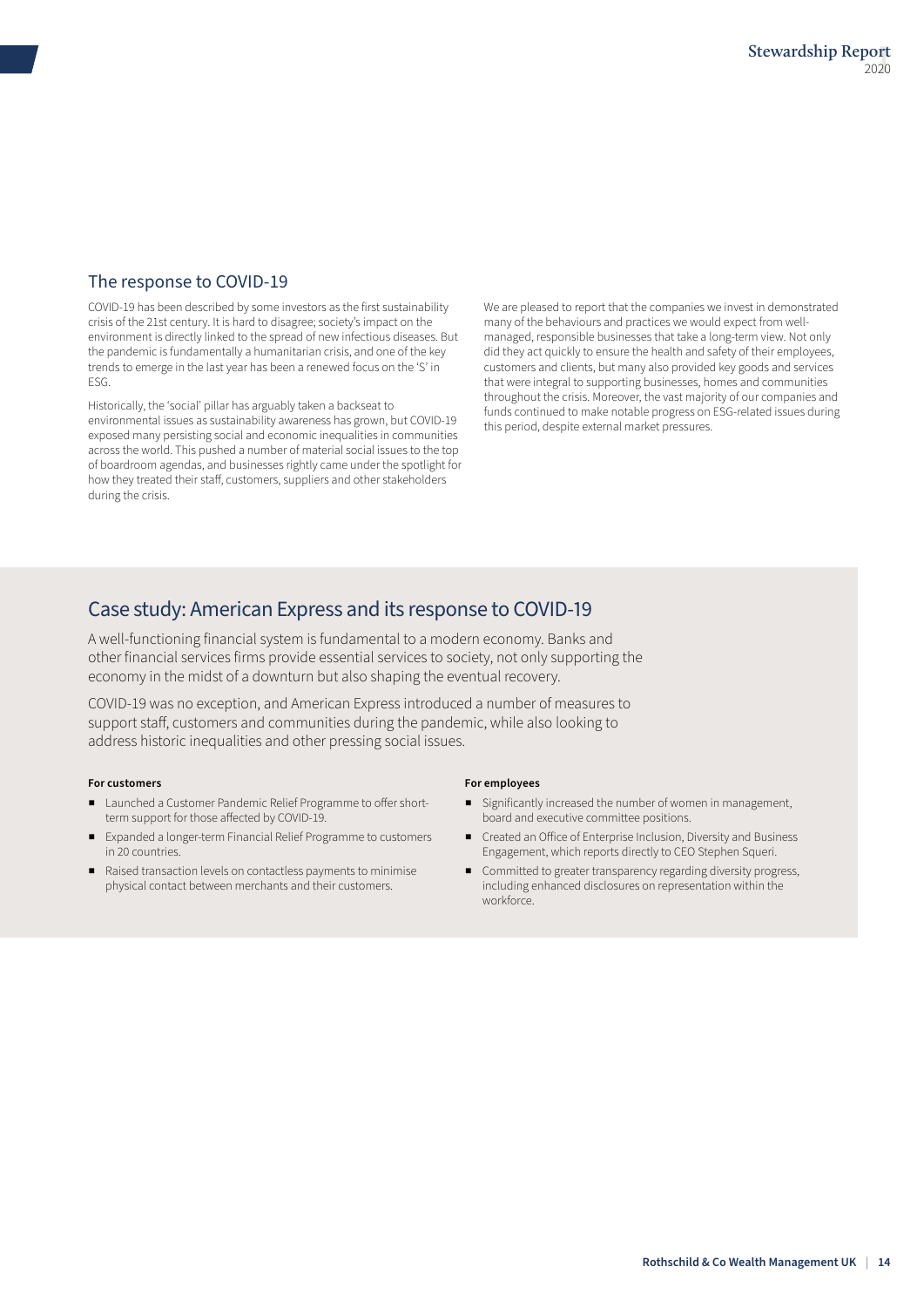## <span id="page-14-0"></span>Signatories review their policies, assure their processes and assess the effectiveness of their activities.

Part of our DNA is to always question how we can improve, and our approach to stewardship is no different. The investment industry is moving quickly; expectations are evolving, and we understand the importance of ensuring that our processes and practices remain relevant.

We established a Sustainability Forum (discussed in **[Principle 2](#page-7-0)**) to enable us to adapt to this changing landscape. It has input from both senior members of the investment team and senior Client Advisers, providing a balance of views from across these key areas of the business.

The Sustainability Forum members review policies and processes at least annually to ensure that we remain effective and are continuously raising the bar. Any changes to these policies are ultimately approved by our Head of Front Office and our CEO. The forum members are also responsible for compiling our annual UN PRI report - as well as any other stewardship reporting - and ensuring that this reporting is fair, balanced and accessible.

Many of the changes we made to our policies and processes in the course of 2020 were the result of a strategic review we carried out in the prior year. In 2019, Rothschild & Co Wealth Management UK engaged an independent responsible investment consultant to assist us in conducting a strategic review of our approach to responsible investment and stewardship.

The purpose of the review was to assess where we were; to understand what we did well and identify areas we could improve. Part of this review was also to challenge ourselves on what best practice looks like, to set our own bar higher and explore how we could incorporate these concepts into our investment process. This review was co-ordinated by the Sustainability Forum and involved all Rothschild & Co Wealth Management UK employees.

The ultimate direction and revisions to our policy and processes were determined by the investment team with material input from senior members of the client-facing teams. These activities were overseen by our Head of Investments and CEO. The results of this strategic review were published in our updated Responsible Investment Policy in early 2020 and implemented throughout the course of the year.

#### Our updated Responsible Investment Policy

- Clear articulation of what responsible investing means for Rothschild & Co Wealth Management UK.
- More detailed description of the ESG integration process for equities, fixed income and funds.
- Newly defined 'red lines' areas of the market we will not invest in due to ESG criteria.
- Examples of amber zones industries we can invest in but require more scrutiny.
- Governance defining what best in class looks like.
- Social setting out our key areas of focus.
- Environment articulating what we expect from companies.
- Proxy voting our framework for voting.
- Engagement our framework for engaging with companies.

We aim to report our engagement and stewardship activities to our clients in a fair, balanced and easily digestible way. This is in line with our general approach to client reporting, which we design to be 'user friendly', free of jargon and relevant to our clients. We are transparent and honest

about parts of the portfolio that are performing well and those which are performing less well, and the reasons why. The same applies to our reporting on engagement and stewardship. Ensuring clients understand how their assets are invested and how we invest on their behalf is always our key consideration, and we regularly challenge ourselves on the clarity and accessibility of our client reporting.

All clients received a copy of our Responsible Investment Policy in 2020; new clients receive a copy as part of their 'welcome pack'- and all clients also receive our annual ESG Report. During 2020, we engaged with clients and sought their feedback on the improvements they would like to see in our reporting on responsible investment and stewardship.

In line with industry developments, there is greater demand from our clients for reporting on ESG metrics at a portfolio level, including information on carbon analysis and environmental impact. Some clients have told us they would like more regular (i.e. quarterly rather than annual) reporting on engagement and stewardship activities. We have taken this feedback on board and plan to incorporate these improvements into our client reporting in 2021.

### Looking ahead

The industry is constantly evolving and what is considered best practice in terms of stewardship is constantly advancing in tandem with this. For Rothschild & Co Wealth Management UK, the coming years will be about building on the progress we have made to date.

In terms of tangible objectives, our goals include:

- **Further strengthening our engagement efforts:** this includes collaboration with other investment managers. We aim to push companies and managers for better climate risk and sustainability disclosure, while encouraging companies to adopt the TCFD recommendations.
- **Joining industry initiatives:** these should align with our investment philosophy and our clients' objectives.
- **Better data:** requiring more and better data from our companies, so that we can compile appropriate and actionable portfolio analytics and metrics to help us and our clients understand their portfolios' impact (intentional and otherwise) and the direction of travel.
- **Better client communication:** improving how we report and communicate our responsible investment activities.

#### Assurance

Given our single investment approach, the concentrated nature of our portfolios and our size, we have not sought external assurance on our stewardship policies and processes. We believe our internal review processes are sufficiently robust, but recognise they could be further strengthened by engaging our Risk and Business Management functions to independently review our processes and implementation. We have started preparing for this and expect to be able to report our progress in 2021.

As a signatory to the UN PRI, we participate in their annual stewardship survey. In our latest PRI Assessment, we improved across almost every category we were assessed on and were awarded (A) for strategy and governance, (A) for direct equity incorporation, and the highest rating (A+) for equity fund selection, appointment and monitoring.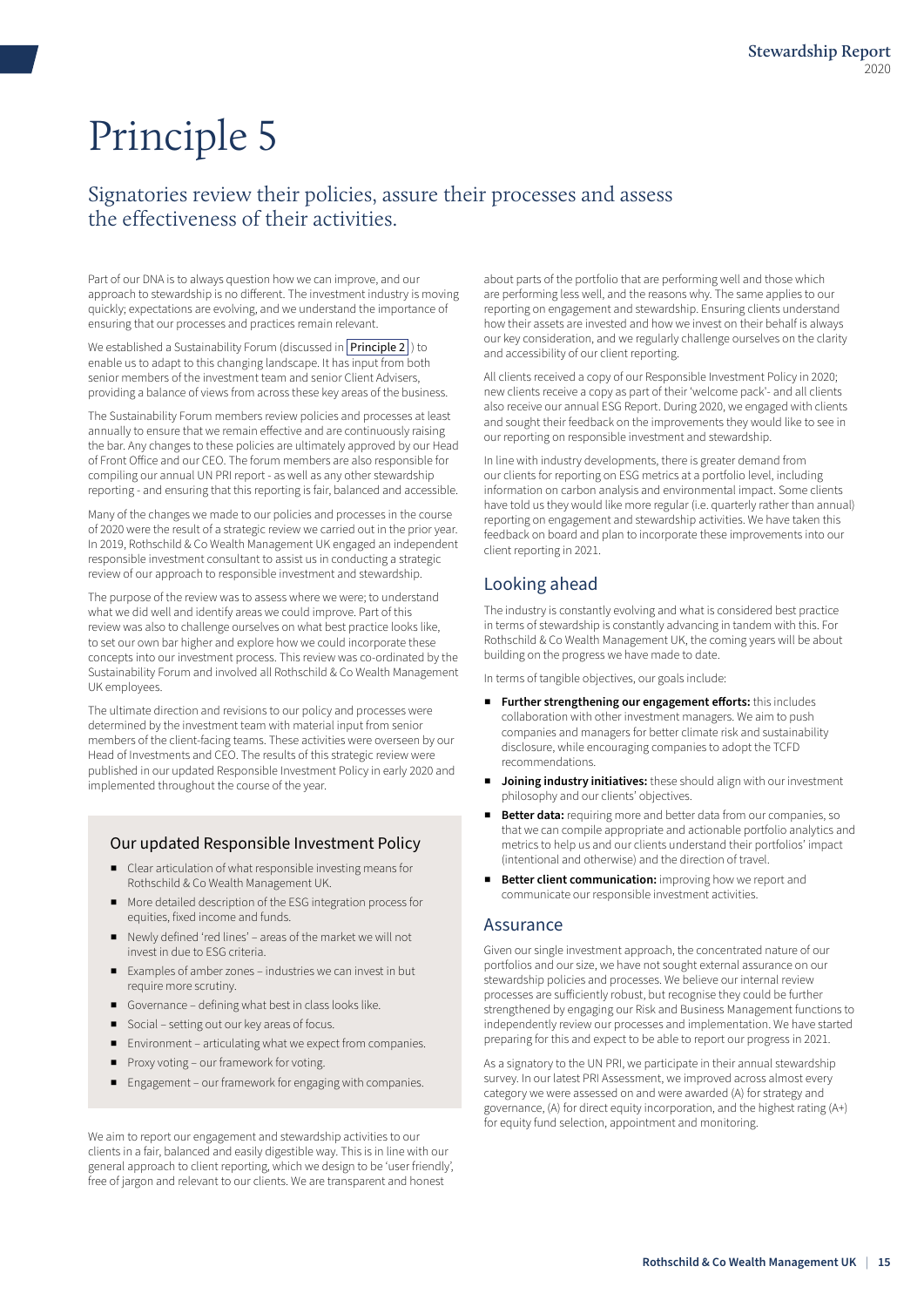## <span id="page-15-0"></span>Signatories take account of client and beneficiary needs and communicate the activities and outcomes of their stewardship and investments to them.

Communication with our clients is key. As highlighted in **[Principles 1 & 2](#page-3-0)**, we take a long-term view when investing and have a distinct approach to managing portfolios. We therefore spend a lot of time getting to know our clients, understanding their priorities and motivations, and ensuring they fully understand our investment philosophy and approach.

A detailed investment mandate is agreed with each client at the outset of the relationship. This considers the client's individual risk profile, time horizon and return objectives, as well as any specific investment restrictions they may have, which are subsequently hard coded into our portfolio management systems. These metrics are all reviewed on an ongoing basis through regular review meetings, and formally through updated investment suitability reviews, to ensure they remain current.

A key aspect of our investment offering is our client service. Clients have high expectations of Rothschild & Co Wealth Management UK, and we seek to exceed those expectations. We firmly believe that continuity and longevity is key in providing the highest level of client service possible. To that effect, we have high staff retention figures and reliably score in top quartiles in client surveys. Over the years, we have also been fortunate to be recognised frequently by the industry for our levels of client service.

We have deliberately structured our business to make a clear distinction between the roles of the Portfolio Managers and Client Advisers. We employ highly experienced Client Advisers (with an average of 19 years' experience) who are the main point of contact for clients and manage the day-to-day communications. This allows our investment team to focus on managing the portfolios and delivering performance.

Our clients can expect to interact with engaged and experienced individuals, who act in a way that is clear and transparent. Communication is extremely important, particularly in difficult markets. Our existing clients have told us they value our proactive communication, and we believe it is important to keep clients regularly updated, particularly when there are significant market moves or portfolio changes. Regular communication also ensures that we are up to date with any changes in our clients' circumstances and requirements, which may impact how we manage their portfolios.

We provide clients with clear and detailed audited investment statements on a quarterly basis; unaudited statements can be provided more frequently. We conduct regular portfolio reviews with our clients, the frequency of which is determined by the client but are typically quarterly or bi-annually.

Portfolio reviews are bespoke in nature and tailored to clients' specific requirements but will always include a comprehensive breakdown of the portfolio, as well as a detailed performance breakdown. This informs clients about what is driving performance and which portfolio constituents are performing well or poorly.

We also provide quarterly performance and market outlook updates in the form of Quarterly Podcasts and Quarterly Letters. In addition to the regular quarterly investment reporting, we also report annually on our engagement and voting activities in our annual ESG Report to ensure that our clients are informed about our approach to the stewardship of their assets.

Throughout the year, we regularly host investment seminars and conferences, which give clients access to more members of the investment team. Furthermore, our 'Meet the Manager' seminars give clients the opportunity to hear from some of the third-party managers of the specialist funds held in their portfolios.

While our client base covers a large and diverse group of clients, we have certain clients for whom responsible investment and sustainability are key considerations. These clients' expectations are very developed and wellarticulated. We actively seek feedback from them.

Examples of this include soliciting client feedback on the format and content of our annual ESG Report. We also sought feedback and suggestions on the positive ESG outcomes we proposed incorporating into the sustainable strategy we launched in 2018. As mentioned  $\ln$  [Principle 5](#page-14-0), we solicited feedback from clients last year on our stewardship and engagement reporting. These insights will be included in regular client reviews going forward.

Our proactive approach to client service did not change as a result of COVID-19. In fact, we made a conscious effort to communicate even more frequently with clients during this period to ensure each one felt as informed as possible and to the level they wished. Some clients asked for further communication and more frequent performance updates, whereas others wanted less, and we accommodated these requests accordingly.

We maintained regular reviews with clients and their advisers by hosting video calls in lieu of our usual face-to-face meetings. During 2020, our programme of investment-oriented events and meetings also continued despite COVID-19, although were delivered virtually.

Client feedback has been extremely positive and going forward we will likely continue to host some of these broader client investment sessions virtually. We have also been able to reach a wider audience with our virtual investment webinars.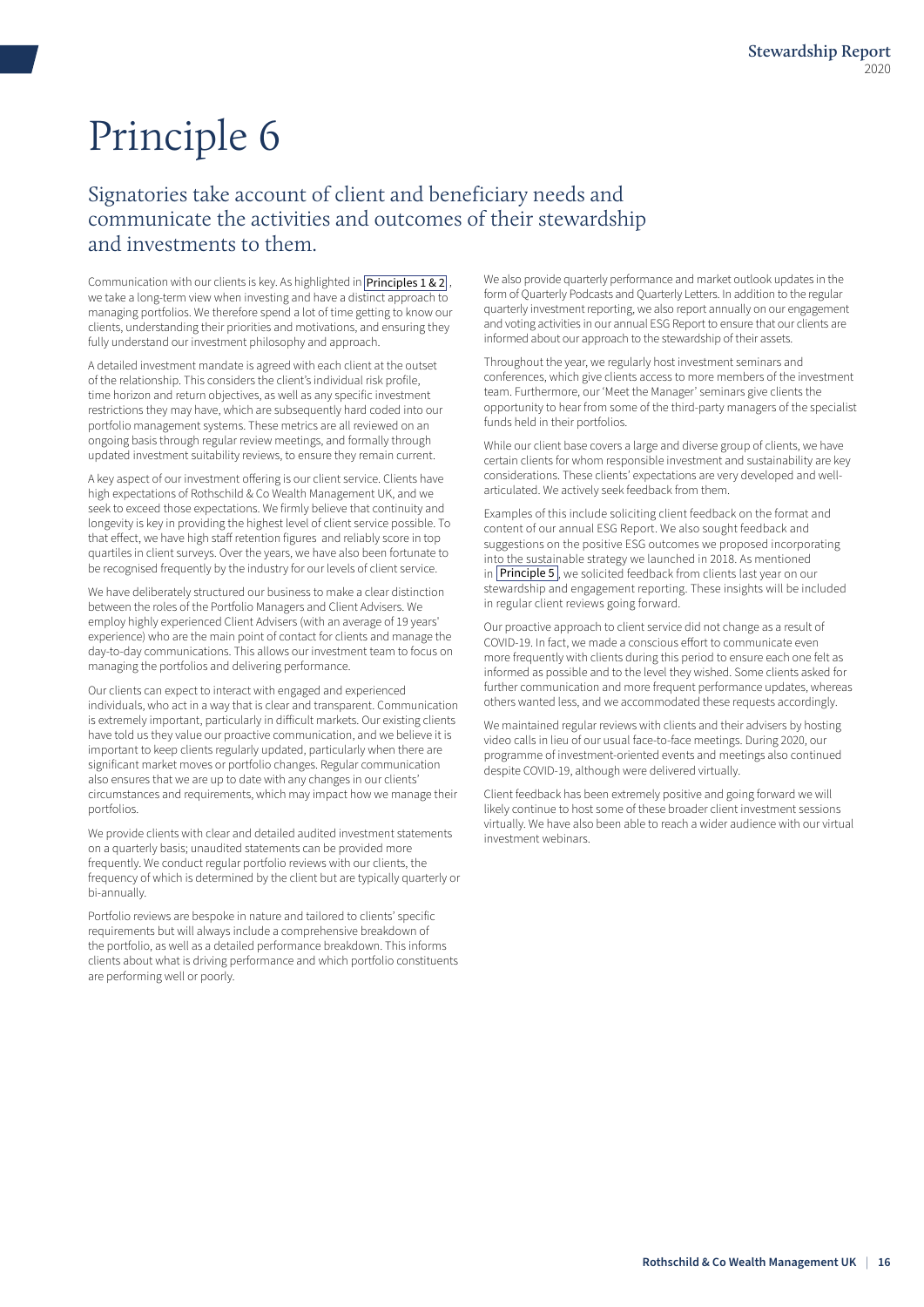### Portfolio Breakdown

Approximate allocations at the end of 2020 were:



- Diversifying: Fixed Income Inflation Linked
- Diversifying: Fixed Income Fixed Rate
- Diversifying: Fixed Income Floating Rate
- Diversifying: Cash

#### Direct investments vs. third-party managers Return assets



### Geographic breakdown of Return Assets



#### Direct investments vs. third-party managers Diversifying assets



The above allocations are based on clients with a 'Balanced' risk profile, which is representative of the assets at Rothschild & Co Wealth Management UK. Allocations for clients with different risk profiles will differ. Percentages may not add up to 100% due to rounding.

### Listening to our clients

We conduct a bi-annual qualitative survey to better understand our clients' satisfaction with our service and offering. Importantly, these surveys provide clients with an opportunity to share ideas on how they believe we can improve. Conducted by external market research agency, Savanta, the survey involves verbal interviews with a statistically relevant number of randomly selected clients. We have conducted surveys in 2015, 2017 and 2019, and the next survey will take place in November 2021.

Overall, the results are consistently positive, and demonstrate exceptionally high levels of satisfaction, particularly in comparison to our competitors. In 2019, 94% of clients were satisfied with Rothschild & Co Wealth Management UK , having increased from 82% in 2017. These figures compare favourably with the industry average of 77%. Moreover, 95% of clients were satisfied with their primary client adviser, compared with an industry average of 82%. Our Net Promoter Score (NPS)<sup>2</sup> is 79, an increase from 57 in 2017, and notably higher than the industry average of 37.

The last survey highlighted several key drivers for high satisfaction levels:

1. Our focus on wealth preservation, as well as our sensible and cautious approach, which fits with clients' expectations.

- 2. The personal and proactive service we deliver. The calibre of our teams and the longevity of our relationships make a real difference to clients.
- 3. The quality of our communications.
- 4. The reputation of Rothschild & Co sets us apart from other wealth managers.

We are proud of our results but believe there is always room for improvement. Our surveys provide useful feedback and suggestions on how we can improve. As a result of the feedback we have received, we established a number of new initiatives, including:

- **Improving our online reporting:** we continue to improve and upgrade online functionality for clients. Balancing security, quantum of information and ease of use is a complex task, and this is a multi-year project.
- **Broadening clients' dedicated teams:** an increasing number of our clients want to include their children in their family's finances, which can sometimes mean involving Rothschild & Co Wealth Management UK's own 'next generation'. We have always sought to match our client facing teams with our clients but have also now established a process to review this annually.

2 A Net Promoter Score is a market research metric that indicates how likely survey respondents are to recommend a company, product or service to someone they know.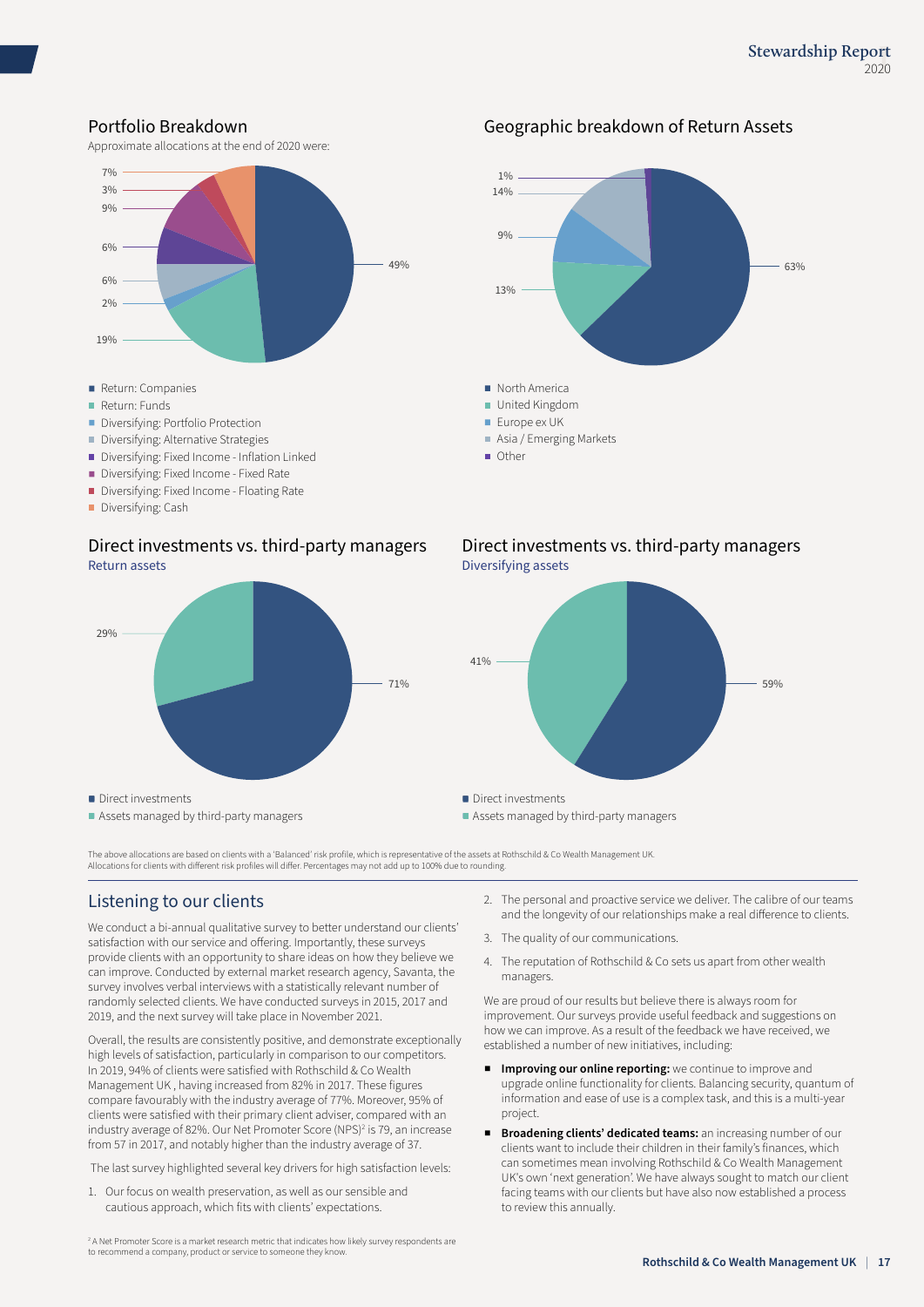## <span id="page-17-0"></span>Signatories systematically integrate stewardship and investment, including material environmental, social and governance issues, and climate change, to fulfil their responsibilities.

At Rothschild & Co Wealth Management UK, investing responsibly is not a box-ticking exercise or a matter of adhering to a list of rigid criteria. It involves considering all the issues that affect a company's financial performance over the long term, including relevant sustainability factors. A one-size-fits-all approach that uses ESG screens and checklists is, in our view, too simplistic because not all sustainability factors are relevant to all investments.

We believe our rigorous fundamental research gives us an in-depth understanding of the assets in which we invest, which enables us to make investments for the long term. Our research includes meetings with companies and other stakeholders. By delving deeper, we can often reach more nuanced conclusions about stewardship issues.

For example, we have identified a business that despite being a large emitter of CO2, is also critical to reducing total emissions across its value chain. Meanwhile, other companies that initially appear to be sustainable sometimes do not stand up to more detailed scrutiny.

Our framework for integrating sustainability factors into our investment research applies to all investments for which it is relevant. Excluded from this are money market instruments, cash held on account, developed market sovereign bonds and derivatives.

### Overarching principles for stewardship and responsible investment

There are a number of overarching principles we think all companies should adhere to and certain activities that we believe are indisputably harmful to the environment or society.

The broader Rothschild & Co Group has agreed on a common investment exclusion policy framework in accordance with its 2022 Strategic Objectives for Responsible Investment, focusing on three key areas:

- 1. Exclusion of companies that design and produce cluster munitions and/or land mines in accordance with the Oslo Convention (2008) and the Ottawa Treaty (1997).
- 2. Exclusion of companies which, to the group's knowledge, may breach fundamental principles due to gross corporate misconduct. This includes severe infringements of human rights, substantial environmental damage or companies linked with corruption and bribery activities.
- 3. Exclusion of companies involved directly in thermal coal production, as well as exploration, mining and processing, and power generation using thermal coal.

These exclusion policies are part of a comprehensive responsible investment framework for Wealth and Asset Management and Merchant Banking activities. They are compliant with the applicable regulations, aligned with our approach to ESG criteria integration among our investment strategies, and part of the businesses' response to manage ESG-inherent risks for our investors. These policies are available on our website [here.](https://www.rothschildandco.com/en/who-we-are/corporate-responsibility/responsible-investment/public-group-policies/ )

At Rothschild & Co Wealth Management UK, we also expect the companies we invest in to respect the UN Global Compact principles on human rights, the environment, corruption and labour practices. We will never knowingly invest in companies that breach these principles and would sell our shares if we discovered a company was doing so.

Additionally, we will avoid investing in companies whose primary activities involve the following industries. These are our 'red lines' because there is clear evidence they contribute to social and environmental harm.

- Armaments: the aerospace and defence industry encompasses a broad range of activities. Our exclusion is specific to controversial weaponry due to the potential for harm, as well as any activity in breach of the Oslo Convention and Ottawa Treaty.
- **Gambling:** there are numerous poor social outcomes linked to gambling addiction, including drug and alcohol abuse. There is also evidence suggesting that the social effect of gambling is worse for those from economically disadvantaged backgrounds.
- **Pornography:** there is strong evidence linking pornography to social exploitation, particularly of vulnerable women.
- Tobacco: smoking is one of the main causes of cardiovascular disease and cancer A very high proportion of tobacco related deaths occur in low and middle-income countries.

Outside of these red lines, there are sectors and businesses that face challenges from a long-term sustainability perspective, but still serve important purposes today. While we don't exclude these activities outright, they fall into what we define as 'amber zones'.

We recognise that in many instances these issues are not black and white. They require an even greater level of scrutiny and analysis for us to understand their environmental and societal impact before we invest. Our amber zones include:

- Alcohol: whilst most people who drink alcohol do so in moderation and the alcohol industry largely supports and promotes responsible drinking, alcohol can also be addictive and lead to social harm as a result.
- Airlines: the airline industry accounts for around 2% of global carbon emissions, although its share is expected to increase significantly as other industries decarbonise and aviation traffic continues to grow. We acknowledge that there is no substitute for flying when travelling long distances and recognise the social and economic benefits the aviation industry brings. When we analyse airline companies, we evaluate their commitments to the Paris 2050 goals; fleet efficiency; emissions per passenger-kilometre flown; investments in better planes and alternative fuels; and participation in carbon trading and carbon-offset schemes.
- **Basic materials:** historically, we have avoided investing in this sector because we struggle to identify differentiated business models and find it difficult to value the commodities that underpin their revenues. The environmental and social consequences of mining are also well documented. However, at the same time we recognise that the world as we know it relies on raw materials like iron ore, copper and cobalt. We acknowledge this sector also has an important role to play in providing the raw materials necessary for the transition to clean energy and meeting the Paris 2050 climate goals. Shareholders can play an equally important role by encouraging these companies to operate more sustainably by improving their social and environmental standards.
- **Fossil fuels:** we recognise that some energy companies are shifting their businesses towards renewable energy and have the knowledge and resources to invest prudently in these new areas. However, while the global economy is currently dependent on fossil fuels, certain companies may become environmentally and/or economically unsustainable.

In **[Principle 2](#page-7-0)**, we provide an outline of how the investment team is structured and how the work is coordinated between the Co-Heads of Investment, Research Analysts and responsible investment specialists. The following section provides more detail about the actual process.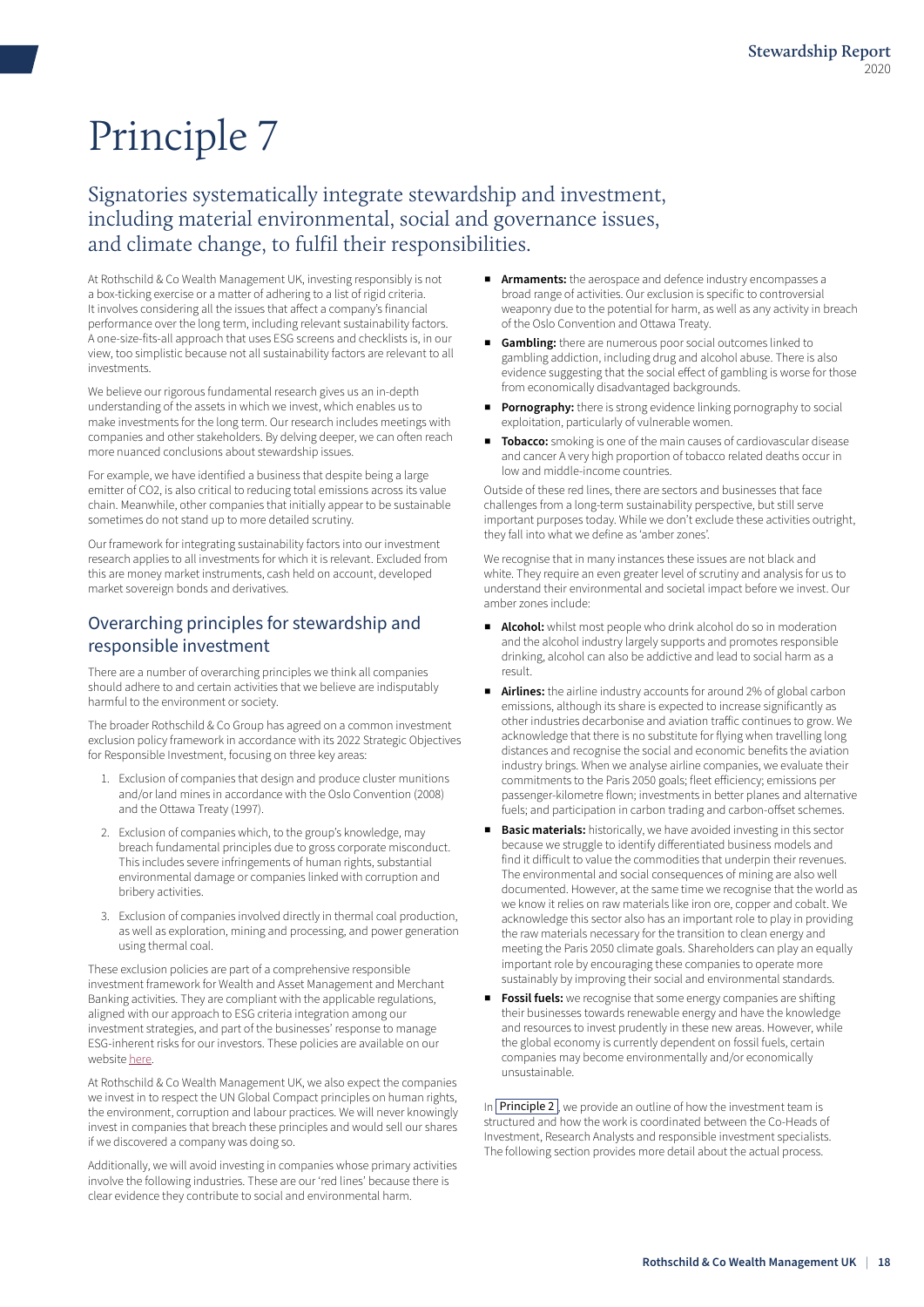### Integrating sustainability factors into equity research

In  $\boxed{\text{Principle 4}}$  $\boxed{\text{Principle 4}}$  $\boxed{\text{Principle 4}}$ , we talked about the type of high-quality companies we like to invest in. Identifying high-quality companies involves more than just looking at the numbers. It requires considering a range of factors alongside more traditional financial metrics. In our view, high-quality businesses have the following critical, interconnected attributes:

- They have strong business models, which means they are likely to be able to sustain and grow their profits long into the future. These companies have strong competitive advantages, such as economies of scale, network effects (a phenomenon whereby increased numbers of customers improve the value of services or goods) or compelling intellectual property, to name a few.
- They have sustainable business practices, they manage their ESG responsibilities well and are considerate of all their stakeholders - not just shareholders and senior management - including employees, customers, suppliers and communities.

We recognise that each industry and company faces its own specific sustainability risks. Environmental impact and fuel efficiency, for example, matter more to an airline than a software company. Meanwhile, social media companies need robust privacy policies; and cybersecurity is vitally important for financial services firms. Therefore, we concentrate on the most material issues for each company and use this analysis to make more informed decisions.

This focus on materiality forms part of our initial evaluation and ongoing monitoring of the companies we own. More specifically, we construct a materiality map for each company, which details the most material sustainability factors that can affect the business and provides our assessment of how management is addressing them. The materiality maps provide a framework for the issues we discuss with company management and allow us to monitor progress.

Our investment team assesses and debates sustainability factors as an integral part of the investment process, just as we consider a company's competitive position, the sustainability of its business model, and the quality of its management. We care deeply about how these issues influence the companies we invest in, and all our investment professionals have this mindset.

In our view, treating these factors as a separate exercise dilutes their impact. We believe that the responsibility for sustainable investing and its implementation within the investment process sits with each member of our investment team.

## Sustainability Factors: the 'E', 'S' and 'G'

#### E – Environmental factors

When evaluating a company's environmental credentials, we assess how they contribute to and perform on environmental challenges, including pollution, greenhouse gas emissions, climate change, deforestation and plastic use. We aim to understand their current impact on the environment, as well as their potential future impact.

There is no doubt that climate-related risks and opportunities are increasingly important to investment outcomes over the long term. We believe all companies need to understand their environmental impact and be committed to reducing their footprint. Furthermore, we expect our investee companies and managers to have a clear understanding of the risks they face and to have – or be developing – a clear plan on how they will mitigate these risks. We address this topic in more detail later.

#### S – Social factors

Social factors relate to how a company behaves towards its workforce, its customers, its suppliers and the communities in which it operates. If managed poorly, these factors affect a company's sustainability and financial performance over the long term.

We expect the companies and managers we invest in to meet certain social standards, and we expect them to adhere to the principles set out in the UN Global Compact as a minimum.

As mentioned in **[Principle 4](#page-12-0)**, the COVID-19 pandemic has arguably brought social concerns more to the fore, with much greater scrutiny on how companies address the urgent issues of the day. These include their response to supply chain disruption, employee welfare and health and safety, support for local communities and more. We believe that companies that take a long-term perspective and behave sustainably and fairly create 'win-win' outcomes for all stakeholders.

### G – Governance

Ensuring high standards of corporate governance helps align the interests of company management teams with the interests of long-term shareholders. We believe that good corporate governance improves the quality of a business, which in turn leads to higher and more sustainable long-term returns.

More specifically, we want to make sure that the companies in which we invest consider our interests as minority shareholders fairly. When assessing the corporate governance of potential investments, we consider a number of key areas:

- Board composition: we expect boards to have a majority of fully independent directors and prefer the roles of chairman and CEO to be split. We also want to see boards that are diverse in terms of background, gender and ethnicity, while recognising that companies may meet some but not all criteria. For example, an entrepreneur founder or owner may retain a material interest in a business and a significant presence on the board. Therefore, we consider each company individually and verify whether our interests are sufficiently aligned with the decision makers.
- Company culture: we believe company culture emanates from the top. We evaluate incentive structures, management behaviour and commentary, as well as seek out external sources, which provide useful insights into a company's working culture.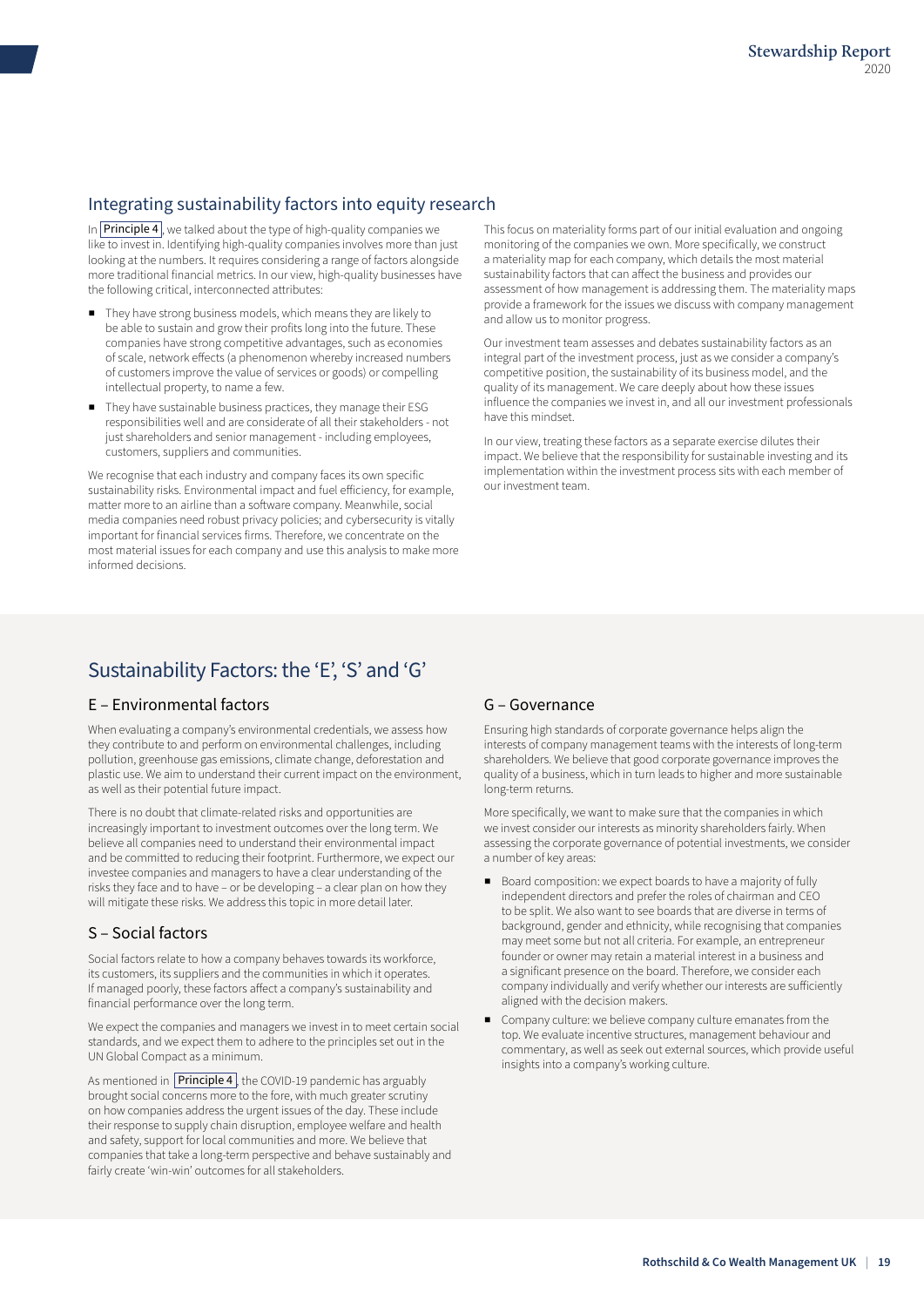## Integrating sustainability factors into fixed income research

The considerations above also form the foundations of our approach when investing in bonds. However, the characteristics of the fixed income holdings in our portfolios are very different to our equity holdings, so there are key differences in terms of ESG integration and potential for engagement with issuers.

Our fixed income investments serve as a defensive component. Due to the nature of fixed income securities, the upside is limited – we receive regular coupons and our principal back at maturity – and the downside is potentially large – (partial) loss of principal in case of a default or restructuring.

Therefore, it makes sense to diversify exposure in portfolios across a large number of issuers, which in turn requires a more systematic approach to ESG integration utilising data points and ratings provided by MSCI. Companies that appear weak when examined through this lens are reviewed in more depth, which may lead to some issuers being excluded from our investment universe.

Our fixed income holdings tend to be issued by developed market governments, supranational agencies and investment-grade corporates. We have also predominately held bonds with shorter maturities in recent years. These combined factors mean we have not sought engagement with the issuers, instead focusing our engagement resources on our longer-term holdings.

### Integrating sustainability factors into fund selection

There is an additional challenge involved when selecting external funds compared with direct investments because we are giving discretion to another team of investors. We look for a specific type of manager who we believe we can trust, which will allow us to partner with them over the long term.

The managers we invest in must satisfy the following three criteria:

- Alignment: beliefs and values are substantially the same as ours, and the management fees are fair.
- **Integrity:** actions speak louder than words, which is how we build trust in a manager.
- **Transparency and access:** full insight into the portfolio and investment decisions.

We expect managers to have a formal ESG (or similar) policy. However, we are more concerned with the integrity of a manager's philosophy and approach, providing they demonstrate an ongoing commitment to investing sustainably. Encouraging them to adopt a policy is then an important part of our ongoing dialogue. We monitor the relevant sustainability factors for a fund manager across three material components – policy, process and portfolio.

### **Policy**

We evaluate a manager's investment philosophy and whether it makes clear reference to sustainability. If there is an ESG or sustainability policy in place, we review what it entails. In addition, we analyse the engagement strategy and proxy voting policy. Lastly, we look at the manager's commitments to sustainable investing, such as membership of the PRI and other initiatives.

We expect our managers to vote on our behalf in shareholder meetings. As with investment decisions, our managers have complete discretion on how to vote, but we expect them to report back to us on important voting decisions. As a minimum standard, we expect our managers to execute proxy votes on nonstandard issues whenever they can vote. However, in some jurisdictions, this can be subject to restrictions.

#### Process

We assess how sustainability is implemented in the investment process and the quality of reporting. We expect our managers to report back to us at least once a year on how sustainability issues have impacted their investment decisions.

#### Portfolios

We monitor the underlying investment holdings on an ongoing basis. This allows us to identify potentially controversial investments. We expect our managers to adopt the same standards as we have with regard to the UN Global Compact and our red lines. With investments that fall into our amber zones, we will engage with the manager to decide whether they have addressed potential concerns sufficiently.

The bottom-up nature of our analysis means stewardship and ESG issues are considered in much the same way across our investment strategies.

2020 presented opportunities for us to demonstrate the integration of stewardship and investment, through both the ongoing monitoring of existing holdings and the selection of new investments. We present an example of each below.

## Wells Fargo: Fossil fuels lending

In March 2020, Rainforest Action Network (RAN) published a headlinegrabbing report about the lending practices of banks to the fossil fuel industry.

According to the research, the world's biggest institutions, including Wells Fargo, had financed more than \$2.6 trillion worth of oil, gas and coal projects since the Paris Agreement was launched in 2016.

We began investing in Wells Fargo in 2013, and the figures outlined in the report did not match the outstanding loan data for the fossil fuel industry that the bank had published in its earning presentations.

Keen to clarify any discrepancies, we contacted Wells Fargo's management to clarify the reported numbers. They informed us they were confident the statistics in the report were overstated.

After contacting the authors of the RAN report directly and reviewing their data breakdown and methodology, we concluded that the numbers were indeed inflated. For example, the total sum of a syndicated loan would be allocated to each of the lead underwriters. In addition, every time a loan agreement was amended, this was counted as a new loan.

Based on these insights, it was clear to us that the numbers in the report did not provide an accurate reflection of the company's lending activities to the fossil fuel industry. This was a conclusion that we were able to reach only after deep research and active engagement.

Furthermore, Wells Fargo made considerable progress last year in its commitments to sustainable causes. The company set out an aim to finance \$200 billion of renewable projects by 2030 (subsequently increased in 2021), \$49 billion of which had already been confirmed. And while Wells Fargo does not yet provide a separate figure for its loans to renewable projects on the balance sheet, this is a development we are actively encouraging.

As part of our ongoing monitoring, there are other areas where we hope to continue our engagement with Wells Fargo, including:

- The company's commitment to reporting on financed emissions.
- Policy progress for lending to fracking, deep water and Arctic and thermal coal projects.
- The direction of the bank's lending book to oil and gas pipelines.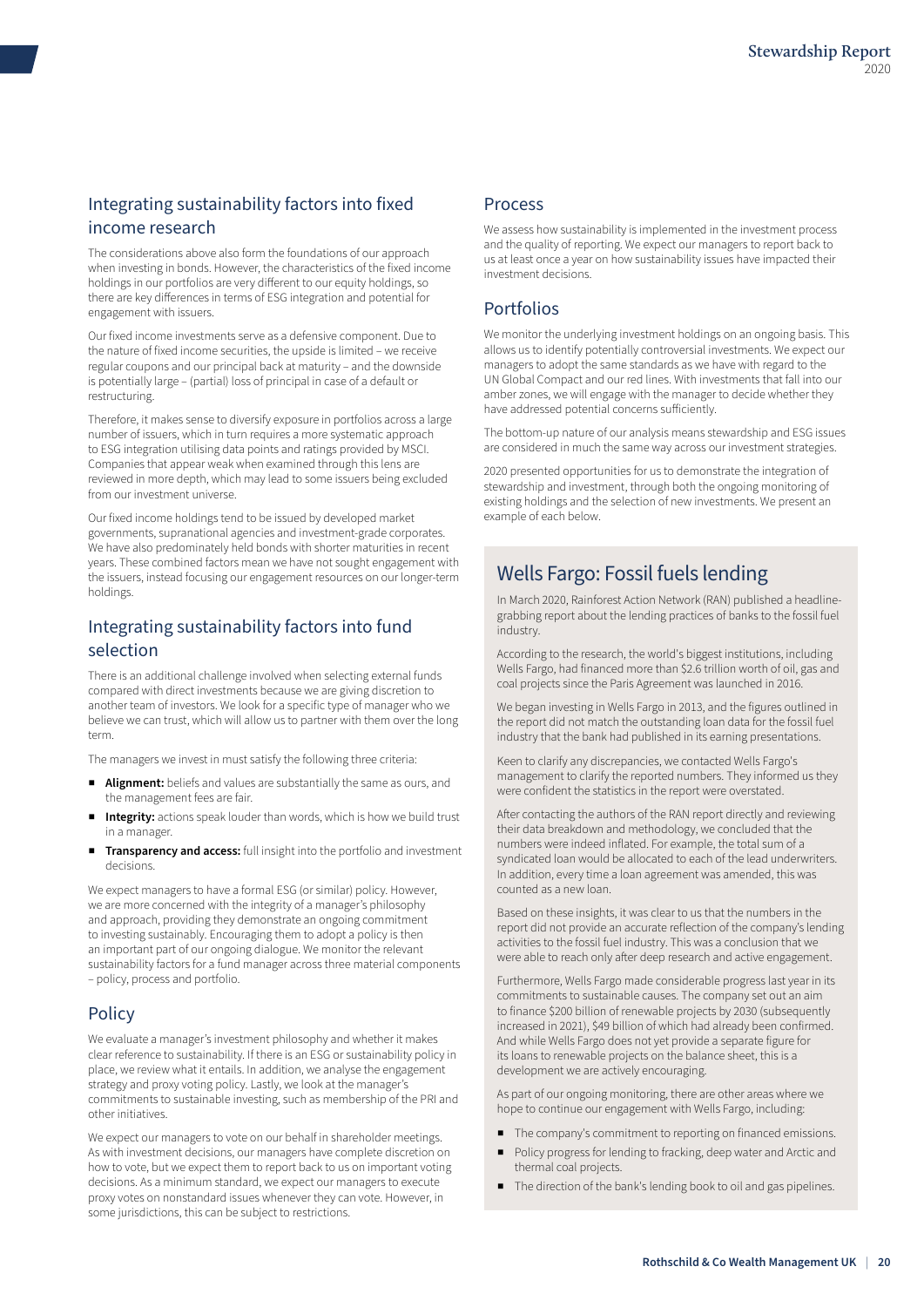## Eurofins: Initiating a new investment

We manage concentrated portfolios based on our best ideas and have a very long-term approach. New additions to our portfolios are therefore infrequent. Nevertheless in 2020 we identified Eurofins as a potential investment opportunity when we were looking for businesses managed by entrepreneurs with a significant ownership stake who had created a distinct culture.

Eurofins operates a global network of laboratories providing testing for healthcare, food and the environment. We initially met with the company's founder/CEO at an investor day and were impressed by the business and management. At this point of the idea generation stage, we produce a 'Phase One' recommendation to be shared with the investment team. This sets out the investment case and includes checks for red flags on sustainability factors.

In early 2020, one of our senior investment analysts progressed the idea further into the 'Deep Dive' phase. Eurofins sits in a business ecosystem that was unfamiliar to us, so we needed to invest time learning about the testing industry. We conducted extensive primary analysis on Eurofins and approximately 15 other companies in the sector going back several years. Our research included annual reports, transcripts from investor calls and investor day presentations.

We also identified and spoke to more than 25 industry experts, including customers, suppliers and ex-employees of Eurofins and their competitors, as well as entrepreneurs who had sold their businesses to the company. We held multiple calls with Eurofins' investor relations department, and the CFO and the CEO to explore certain aspects of the business model and to address some governance issues. Part of our process is to always try to find disconfirming evidence to avoid any confirmation bias we may have.

Eurofins was added to our 'Master List' in 2020 and we invested in the fourth quarter of 2020. We created a roadmap to monitor the progress of the business and an ESG materiality map to track relevant sustainability issues. We continued to engage closely with the company, including the CEO and CFO. We were encouraged by the way Eurofins conducted itself during the COVID-19 pandemic. The company has been a vital partner in the discovery of vaccines and used its lab network to enable efficient testing of the virus at affordable prices to help the world return to normalcy.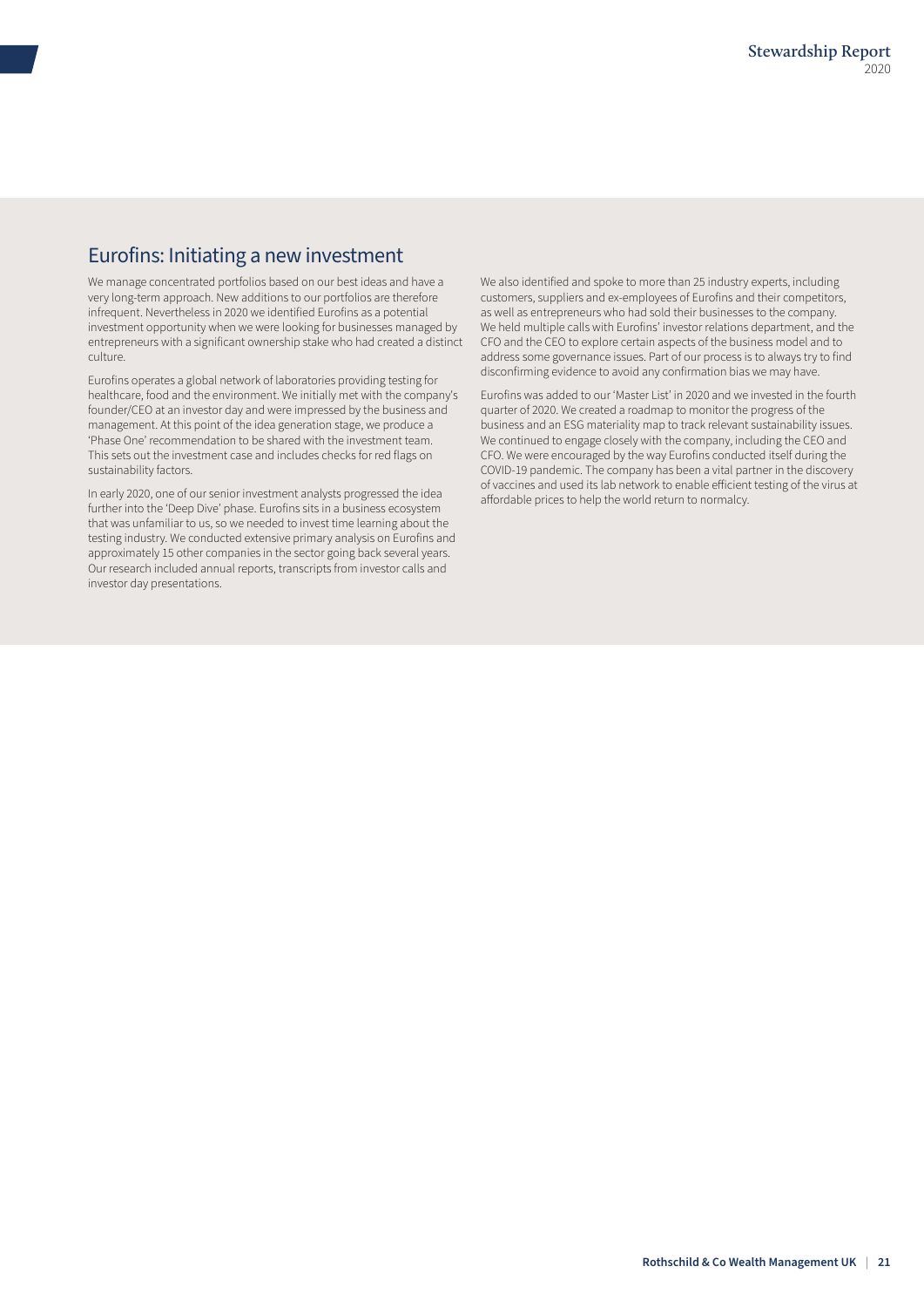## <span id="page-21-0"></span>Signatories monitor and hold to account managers and/or service providers.

## Third-party fund managers

We have a rigorous monitoring process in place for our third-party fund managers. We described in detail how we integrate sustainability factors into our fund analysis as part of the overall process in **[Principle 7](#page-17-0)**. This results in a heatmap for each fund, highlighting its strengths and weaknesses.

These heatmaps help us monitor progress, and they are revisited during our semi-annual fund review process. As we insist on full portfolio transparency from our third-party fund managers, we are able to identify and monitor investments that raise questions. We address these investments directly with the manager and ask for justifications or insights into the manager's view.

Not all issues are black or white, and a manager may have a different perspective. That said, we expect our managers to have fully considered any issues relating to their investments and to have reached a balanced assessment.

If a manager does not meet our minimum expectations, we will set a timeline to implement processes and make improvements. Should a manager not respond in a satisfactory way by the end of this timeline, we will ultimately exit the investment.

## ESG data providers

As noted in  $\boxed{\text{Principle 1}}$  $\boxed{\text{Principle 1}}$  $\boxed{\text{Principle 1}}$  we believe in conducting our own thorough investment research and don't outsource any of this to third parties. Nor do we outsource voting to proxy advisers. We do all our own voting in-house. Our proxy voting process is set out in **[Principle 12](#page-25-0)** 

Where we do use third party research it is to complement our proprietary fundamental research, and comes primarily from a select number of independent, specialist boutique firms. It is typically used at the beginning of the process to build a better understanding of a wider industry. These providers are monitored on an ongoing basis by the investment team and reviewed on an annual basis by the Co-Heads of Investment.

Since 2017 we have engaged an independent provider of ESG research to provide additional ESG insights. This provider is reviewed annually. In 2020, after reviewing the needs of our business, we replaced our incumbent ESG research provider with MSCI. We appointed MSCI based on the breadth of their research and more effective delivery methods . This includes a comprehensive research portal that contains their methodologies, as well as customised reports.

MSCI's appointment also facilitates consistency of data and collaboration across the Wealth and Asset Management businesses within the Rothschild & Co group. We have generally been satisfied with the depth of MSCI's research. Importantly, the company focuses on materiality issues in the same way as we do. We are also impressed by the ease of use of their tools and the availability of a wide range of ESG data points.

Despite the early stage of our relationship, we have been encouraged by their willingness to discuss points where our analysis differs to theirs. We proactively give feedback to MSCI on an ad-hoc basis and at a minimum of once a year. Examples of areas for improvement are:

- Feedback from companies about the lack of transparency of MSCI's assessments.
- Company controversies continue to count against them for years after they have addressed the issue.
- Specific feedback on the frequency and methodology of assessing a US bank.
- The relationship between a good rating and the ability for a company to provide detailed data versus a poor rating and limited data. This skews good ratings to large companies.

We do not use proxy advisers and lay out our proxy voting process in [Principle 12](#page-25-0)

## Our supplier code of conduct

At Rothschild & Co, we are committed to encouraging responsible business practices, including throughout our supply chain. When working with supply chain partners, all parties should commit to working with each other to build a relationship of respect, trust and transparency.

The group has formalised its expectations in a dedicated [Supplier Code of](https://eur02.safelinks.protection.outlook.com/ap/b-59584e83/?url=https%3A%2F%2Freachbcp1.sharepoint.com%2Fsites%2Fintranet%2Fallstaff%2FShared%2520Documents%2FGlobal%2FGroup%2520Policies%2FEN_Supplier_Code_of_Conduct_Policy_06-2021.pdf&data=04%7C01%7CAmy.Ford%40rothschildandco.com%7C3331efe9813a4160221f08d99967c1fa%7Ca3a61790e8ca448ab1bee046da74a581%7C0%7C0%7C637709493258330809%7CUnknown%7CTWFpbGZsb3d8eyJWIjoiMC4wLjAwMDAiLCJQIjoiV2luMzIiLCJBTiI6Ik1haWwiLCJXVCI6Mn0%3D%7C3000&sdata=2eUwpc43k%2BlDXRMt1cPGndPOpih4houbOxyPmnw0xrI%3D&reserved=0)  [Conduct](https://eur02.safelinks.protection.outlook.com/ap/b-59584e83/?url=https%3A%2F%2Freachbcp1.sharepoint.com%2Fsites%2Fintranet%2Fallstaff%2FShared%2520Documents%2FGlobal%2FGroup%2520Policies%2FEN_Supplier_Code_of_Conduct_Policy_06-2021.pdf&data=04%7C01%7CAmy.Ford%40rothschildandco.com%7C3331efe9813a4160221f08d99967c1fa%7Ca3a61790e8ca448ab1bee046da74a581%7C0%7C0%7C637709493258330809%7CUnknown%7CTWFpbGZsb3d8eyJWIjoiMC4wLjAwMDAiLCJQIjoiV2luMzIiLCJBTiI6Ik1haWwiLCJXVCI6Mn0%3D%7C3000&sdata=2eUwpc43k%2BlDXRMt1cPGndPOpih4houbOxyPmnw0xrI%3D&reserved=0) for any new contracts (including contract renewals) signed with third parties who supply goods or services to the group.

This one-page document clarifies for our suppliers our expectation for respect of fundamental ethical, social and environmental principles in doing business with Rothschild & Co. It also extends to the supplier's relations with its own employees and subcontractors or any other related third parties of supplier entities and organisations forming part of the engagement.

## 36 South: Partnerships during times of crisis

As the COVID-19 crisis unfolded, we had numerous discussions with our external managers to see how they were responding to the crisis. First and foremost, we wanted to make sure that staff were well taken care of and had the tools to work from home effectively. Second, we wanted to understand the monitoring efforts of our managers and, where applicable, how they were engaging with investee companies.

Subsequently, we have been impressed with how our managers handled the crisis across the board, be it at firm level or with their investments.

One example of a long-term partnership and how they navigated the COVID-19 crisis together with us is 36 South. Based in London, 36 South provides tail risk protection strategies to its clients. We have had a relationship with them since 2010 and during most of our relationship we did not need a 'call to action', as markets have generally been very resilient. This changed in Q1 2021. During this time, we had numerous calls with the manager about positioning, performance and how things were developing.

Often, the manager reached out to us proactively to provide us with updates. This greatly benefited our decision-making, as we knew the manager was delivering on our expectations. At the bottom of the market downturn, the manager monetised a significant part of its gains, and we were able to bring back the cash to fund new positions in client portfolios. It is during stressful times that we see the real value of long-term partnerships.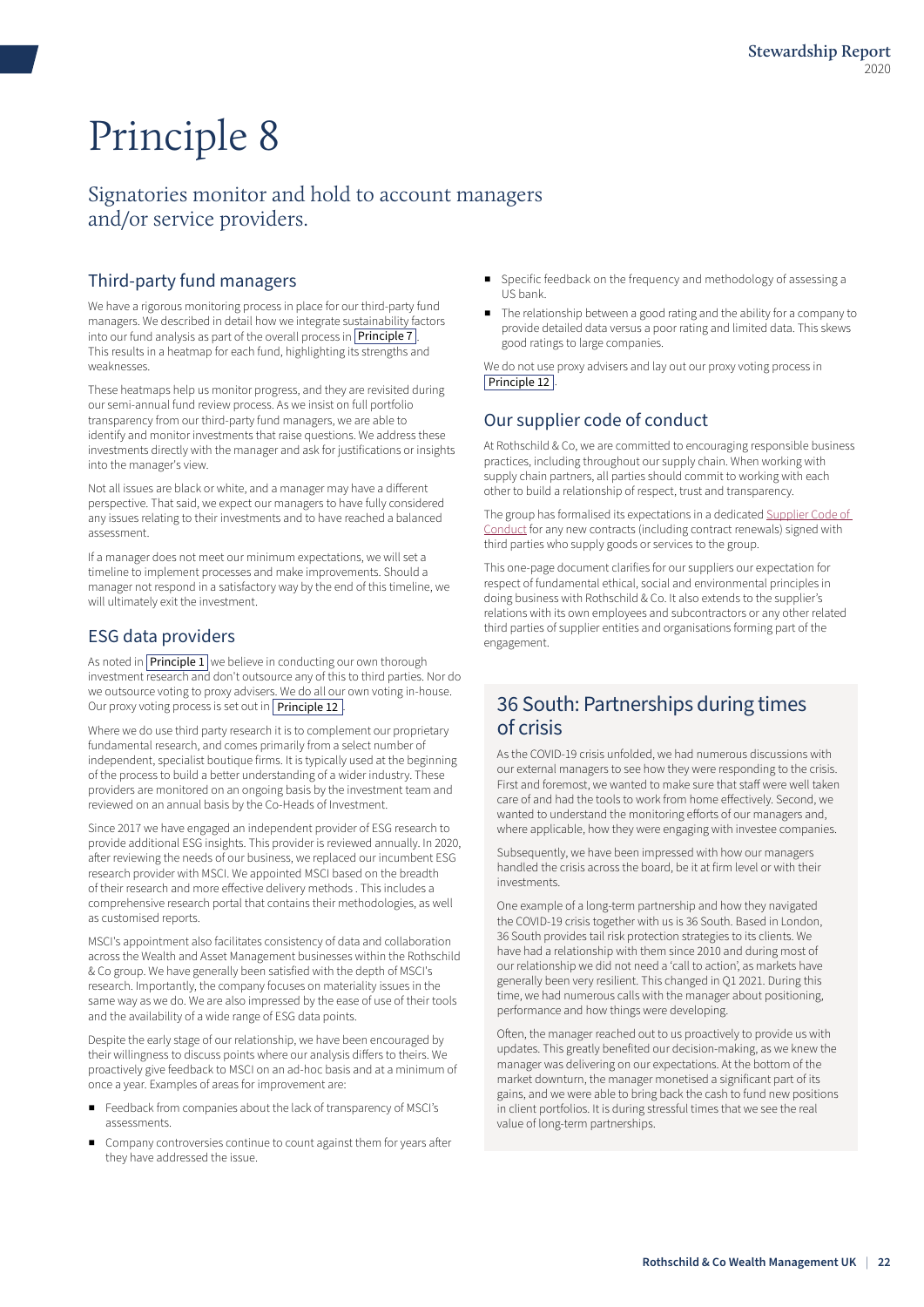## <span id="page-22-0"></span>Signatories engage with issuers to maintain or enhance the value of assets.

In our view, engagement is one of the most powerful tools we have as investors to influence positive change. As active owners of our investments, we can be agents for change – influencing the ways companies and fund managers manage their ESG risks and opportunities. If we can encourage them to operate more sustainably, this will not only lead to better investment outcomes, but will also ultimately create more positive outcomes for society and the environment. This view applies to all investments we make in companies on a discretionary basis.

We view engagement as an ongoing conversation; we listen to the challenges companies face and provide honest feedback as shareholders. This collaborative approach allows us to build rapport and develop mutual respect. Through this direct dialogue, we believe we can exert influence and make a difference.

Given our intensive, research-driven approach, we don't expect to regularly encounter new material ESG issues with the assets in which we invest because significant concerns would normally preclude investment in the first place. However, we recognise that no company is perfect. Just as we are on a journey with regards to sustainability, many companies are on journeys of their own.

Our preference for managing concentrated portfolios, combined with the scale of our business, means we are material shareholders in many cases. This allows us to establish trusted relationships with management. As part of both our pre-investment due diligence, and ongoing monitoring, we aim to speak to those who can help us build our understanding of a company's operations, the competitive landscape and ESG issues. This enables us to assess whether the company's position is strengthening or weakening. These interactions take place verbally, in writing or in person.

When prioritising engagement, we focus on materiality. When concerns or material issues do arise, outside of our own red lines, we engage directly with management as our first and preferred course of action. We believe it's more responsible to address sustainability issues as an engaged shareholder rather than divesting and leaving the problems for others to solve.

We expect a clear strategy and timetable for addressing any issues in question, which we then monitor closely.

We consider our engagement a success when we see positive change, but we acknowledge that these issues are often very complex, and patience is nearly always required. Ultimately, however, if we felt management were

## Engaging with fund managers

By the end of 2019, most of the managers we were invested in had published a formal responsible investment policy. Two that had not were Bares Capital and Lansdowne Partners. Throughout 2020, we continued our discussions with these managers and are pleased to report further progress they've made . Early last year, Bares engaged consultants to provide input and support on their approach to responsible investment. Subsequently, we were pleased to receive the company's responsible investment policy in May 2020, as well as an assurance that they would provide full transparency on their annual proxy voting. At the end of the year, Bares also confirmed that they would become a signatory to the UN PRI as of March 2021.

Meanwhile, Lansdowne made promising progress on responsible investment in 2020. In our view, Lansdowne had been one of our managers with the most room for improvement in its approach to policies, disclosures not responding appropriately, or our engagement led us to conclude that the longer-term sustainability of the investment had been irreparably impaired, we would sell our holding.

As discussed in more detail in  $\boxed{\text{Principle 7}}$  $\boxed{\text{Principle 7}}$  $\boxed{\text{Principle 7}}$ , the characteristics of our portfolios' fixed income exposure differ significantly from our equity holdings. Key differences include the level of diversification needed, and therefore the number of issuers we deal with, the time horizon with a fixed maturity (often much shorter term), and the nature of the issuers (mostly governments and supranational entities). These factors mean it is much more difficult to access management and engage effectively with issuers.

When selecting external managers, we look for a specific type of manager who we believe we can trust, which will allow us to partner with them over the long term.

For each manager whose funds we own, we create a framework which incorporates their policies, processes and portfolios. These frame our discussions with the managers so that we can ensure they are meeting our sustainability requirements and help us to monitor progress. We expect our managers to report to us formally once a year about their stewardship activities, including engagements and proxy voting activity.

If a manager does not meet our minimum expectations, we will set a timeline to implement processes and make improvements. If a manager does not respond in a satisfactory way by the end of this timeline, we will ultimately decide to redeem the holding.

The huge level of disruption caused by the COVID-19 pandemic was the focus of our engagement with our portfolio holdings in 2020. A significant amount of time was spent assessing what this would mean for their short- and longer-term prospects, as well as the steps these companies were taking to support their employees, customers, and communities. For example, we discussed our interactions with Admiral in **[Principle 2](#page-7-0)** 

Despite our focus on the pandemic, we conducted many other engagements during the course of in 2020, including taking part in Moody's efforts to collate stakeholder views on the materiality of ESG topics, and a collective engagement organised by the Investor Forum regarding voting practices at Ryanair. Refer to our detail in **[Principle 10](#page-23-0)** 

and engagement in this area. Having identified certain holdings with material ESG concerns in the Developed Markets Long Only fund in which we were investing, we initiated discussions with Lansdowne on their approach. These exchanges revealed that the firm was putting serious effort behind their ESG analysis, and they subsequently finalised a responsible investment policy, as well as committing to providing more detailed ESG analysis of their portfolio holdings. The manager will also regularly share their engagement activity with us in a more formal manner moving forward.

We are very satisfied with the progress made by Bares, Lansdowne and our other third-party managers during 2020. And for our part, we will continue to provide constructive feedback and share best-practice guidance with them on sustainability issues.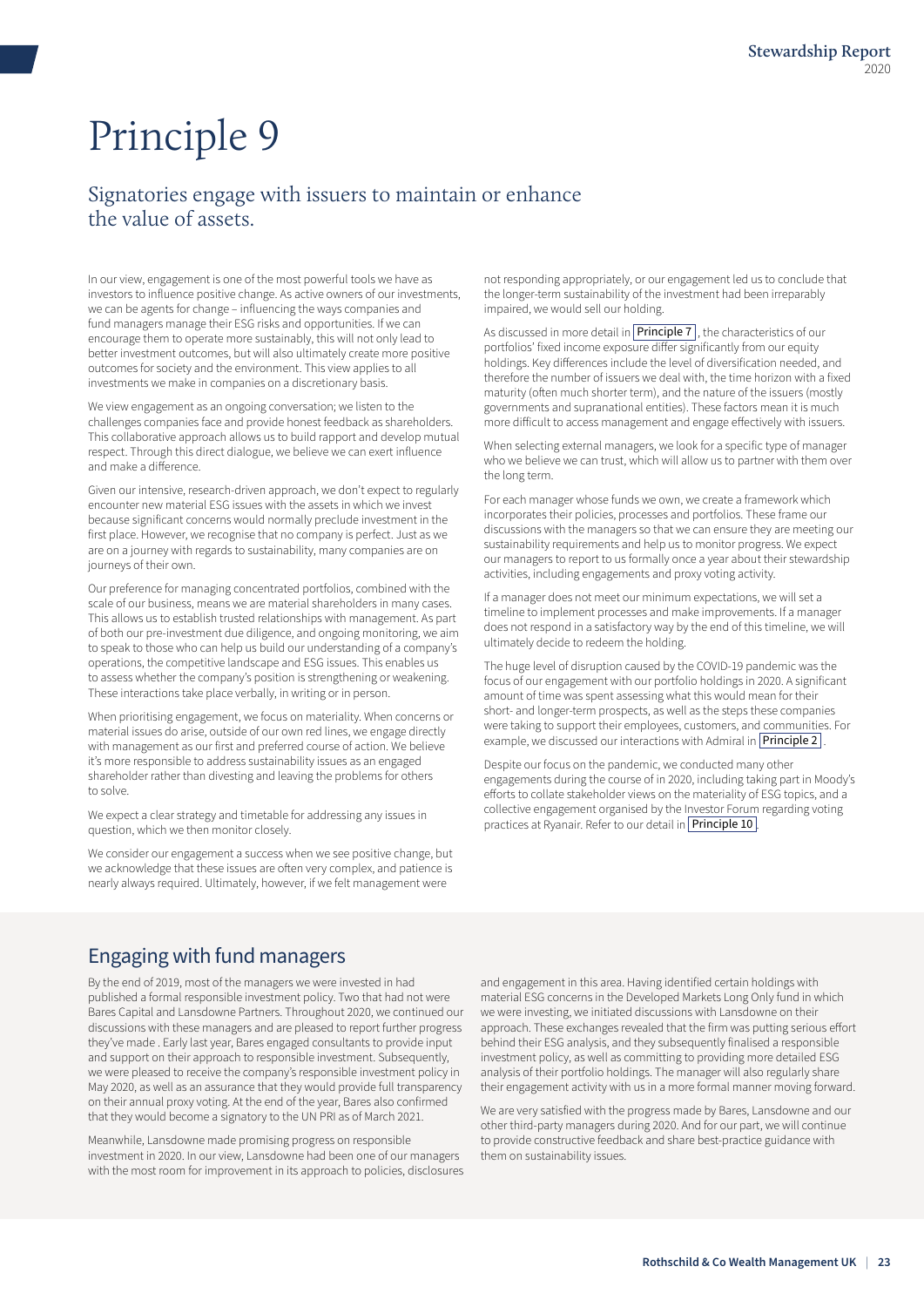## <span id="page-23-0"></span>Signatories, where necessary, participate in collaborative engagement to influence issuers.

As long-term investors, we aim to maintain strong direct relationships with the companies in which we invest, and our collaborative approach facilitates direct engagement in most instances.

While our general preference is to engage with management directly and in private, we are also very open to collaborative engagement if this avenue stalls. We recognise that a body representing a wide range of investor views can be a particularly effective way of bringing about change. Therefore, we will consider initiating or joining collective actions if we believe it is in our clients' best interests to do so and constructive engagement with an investee company has failed.

We have been members of the UK Investor Forum since 2017. One of the forum's objectives is to facilitate collective engagement with UK companies, and we participated in one relevant collective initiative in 2020. Further information on the Investor Forum can be found at www. investorforum.org.uk.

We are also a signatory to the UN PRI, which offers opportunities for collaborative engagement, and we regularly monitor and consider these avenues if we think this in our clients' interests.

In 2020, we identified a number of industry initiatives that we believe are aligned with our philosophy and our clients' interests. We have conducted due diligence on the organisations in question, which has involved conference calls with their representatives.

Part of the rationale for joining these initiatives is to broaden our opportunities to join specific collaborative engagement activities. We expect to join these initiatives in the course of 2021 and will report on our progress and experiences in our next report.

## Ryanair: collective engagement through the UK Investor Forum

In 2020, we participated in a collective engagement organised by the Investor Forum regarding voting practices relating to American Depository Receipts (ADRs) at Ryanair.

This engagement was a follow-up to a project conducted by the Investor Forum in 2018, which had questioned the practice of unexercised ADR votes automatically being directed in favour of a board's recommendations at company meetings. As a result of the Investor Forum's work all UK-listed companies, with the exception of Ryanair, had agreed to no longer direct votes relating to unexercised ADRs.

The Investor Forum approached its members in 2020 to ask if they would support a follow-up with the company. Although we recognised that

Ryanair's corporate governance had matured significantly during the course of our ownership, we decided to support the engagement to encourage the company to adopt the new best practice.

Ryanair responded promptly to the approach from the Investor Forum. The company reiterated it would not be changing its position considering current circumstances surrounding Brexit. However, at the subsequent AGM, it clearly disclosed the portion of shares voted in this way. We viewed the increased transparency as a positive step forward and will continue to monitor regulatory developments.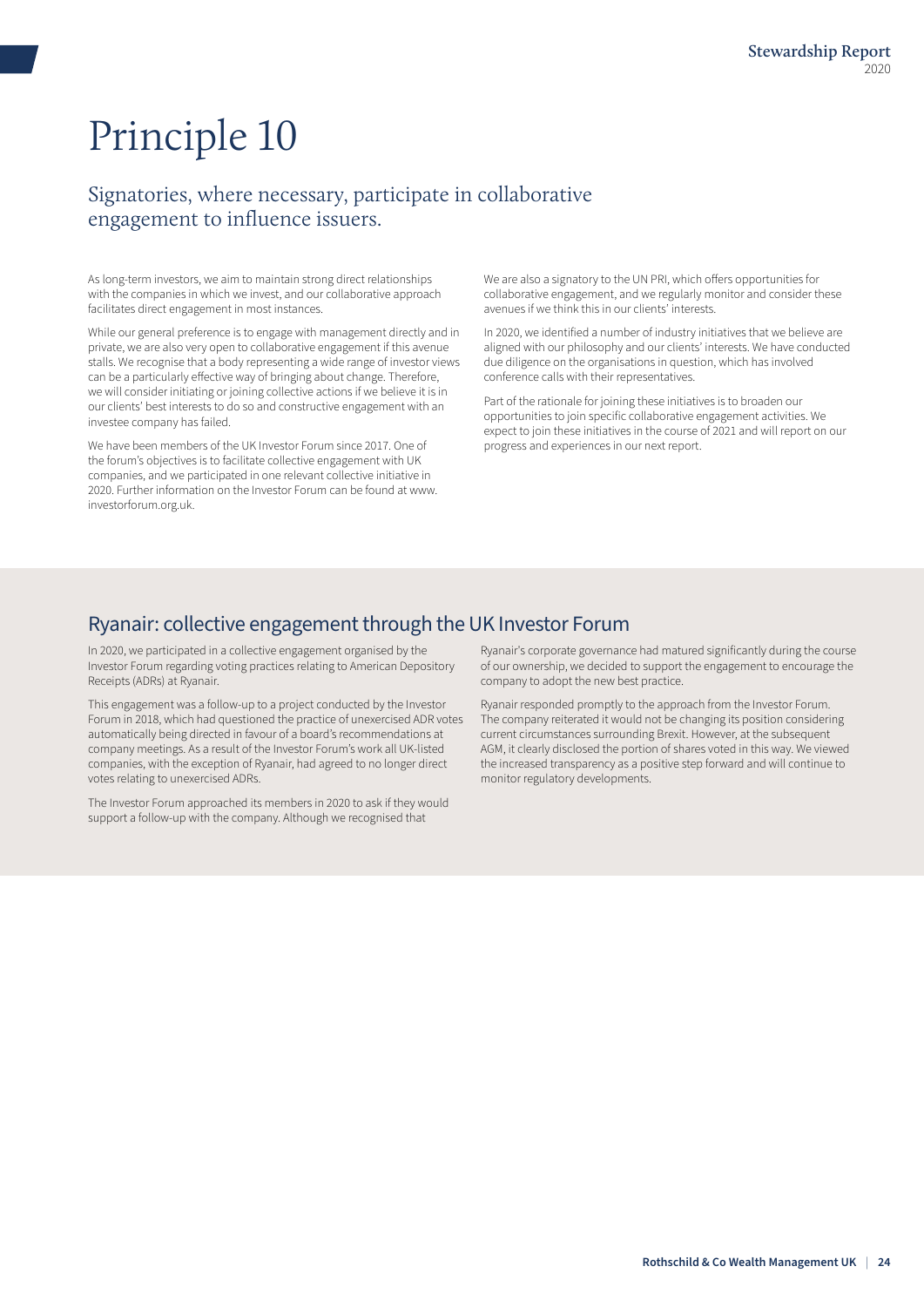## <span id="page-24-0"></span>Signatories, where necessary, escalate stewardship activities to influence issuers.

Given our approach to investment selection and monitoring, we do not anticipate needing to escalate our stewardship activities on a regular basis.

In our frequent meetings and discussions with investee companies and managers, we seek open and transparent dialogue and are not afraid to discuss difficult topics. We believe this approach allows us to resolve most of our concerns.

Nevertheless, we will consider the following escalation options :

- Contacting a company's investor relations team for explanation or clarification.
- Holding additional meetings with management.
- Escalating to board members.
- Utilising our voting rights.
- Engaging in collective action.

Rather than applying a blanket approach, any decision to escalate an issue will be done on a case-by-case basis. The relatively concentrated nature of our portfolios means we can tailor our approach to what we deem to be the most appropriate course of action for the company or manager in question, regardless of geography. With all the above actions, we ensure that meeting minutes are documented and shared among the investment team. Specific objectives and timelines will be included where relevant. If these escalation options do not resolve our concerns, we may ultimately sell a company's shares if we determine it is in our clients' best interests to do so.

We were not required to escalate any engagements in 2020.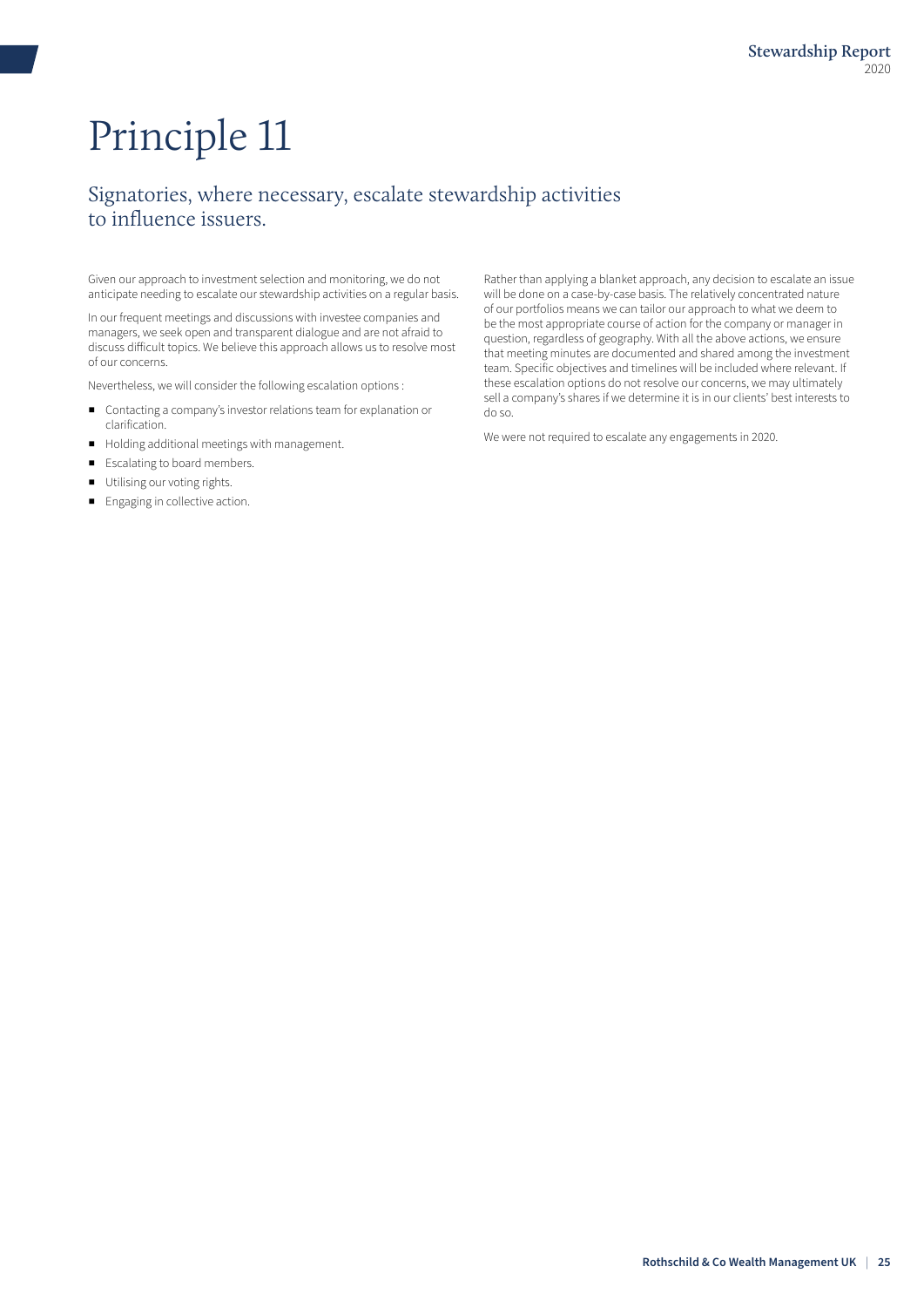## <span id="page-25-0"></span>Signatories actively exercise their rights and responsibilities.

An important aspect of our active ownership, and one of the key tools we have to influence companies, is by exercising our rights as shareholders through proxy voting at company shareholder meetings. We have set the following voting principles for our proxy voting activity:

- We vote on all resolutions where we have voting rights.
- We base voting decisions on our own analysis.
- We see voting as one form of engagement among others.

With our principles providing a roadmap, we can have a say on corporate governance issues such as board structure, diversity and executive pay, as well as seeking company disclosure on a range of topics including climate change.

Since we expect transparency from our companies and their management, we strive to reciprocate. Generally, we aim to discuss and resolve any concerns with management through our engagement, and if we decide to abstain or vote against the company, we aim to communicate this to management beforehand. All discretionary holdings of a particular company will be voted in the same way.

We assess all votes ourselves and do not use external advisers to inform our voting decisions. Most resolutions are uncontroversial and do not require lengthy discussions. In cases where a shareholder resolution does require more consideration, the relevant members of the investment team will be involved in the decision process and the reasons for a given conclusion are documented. The members of the investment team mostly involved in these decisions are two of the Co-Heads of Investment, the responsible investment specialists and the lead analyst on the company.

We view voting the shares held in discretionary portfolios as a part of our fiduciary duty to our clients, and all our actions in this area are motivated by a drive to vote in a manner that ensures that the interests of our clients are best served in the long run. Clients are able to direct votes on positions held on an execution only basis.

We do not lend client stock. Rothschild & Co Wealth Management UK's custodian has no stock-lending arrangements in place either within the Rothschild & Co group or with other financial institutions. Our voting ability is therefore unrestricted. For certain reasons, such as better liquidity, we may decide to hold non-voting shares of companies. In these cases, we will usually still review materials circulated for the AGM and the outcomes of the meeting.

We expect our third-party managers to exercise their voting rights wherever possible. Ideally, the actions of our third-party managers are supported by a proxy voting policy. We give full discretion to third-party managers on how to vote, but we expect them to report back to us on their proxy voting record on an annual basis. Where managers have voted against company management, or a vote was contentious and they voted in favour, we expect to receive a detailed rationale.

Our annual ESG Report provides our clients with our voting record on an annual basis. We disclose the number of resolutions voted on, their nature and whether we voted with or against the recommendations of a board. We provide the rationale for certain voting decisions, such as:

- Voting against the recommendations of a board.
- Voting against a resolution, but in line with the recommendations of a board.
- Placing a vote that was not in line with our guiding governance principles in the event of mitigating circumstances.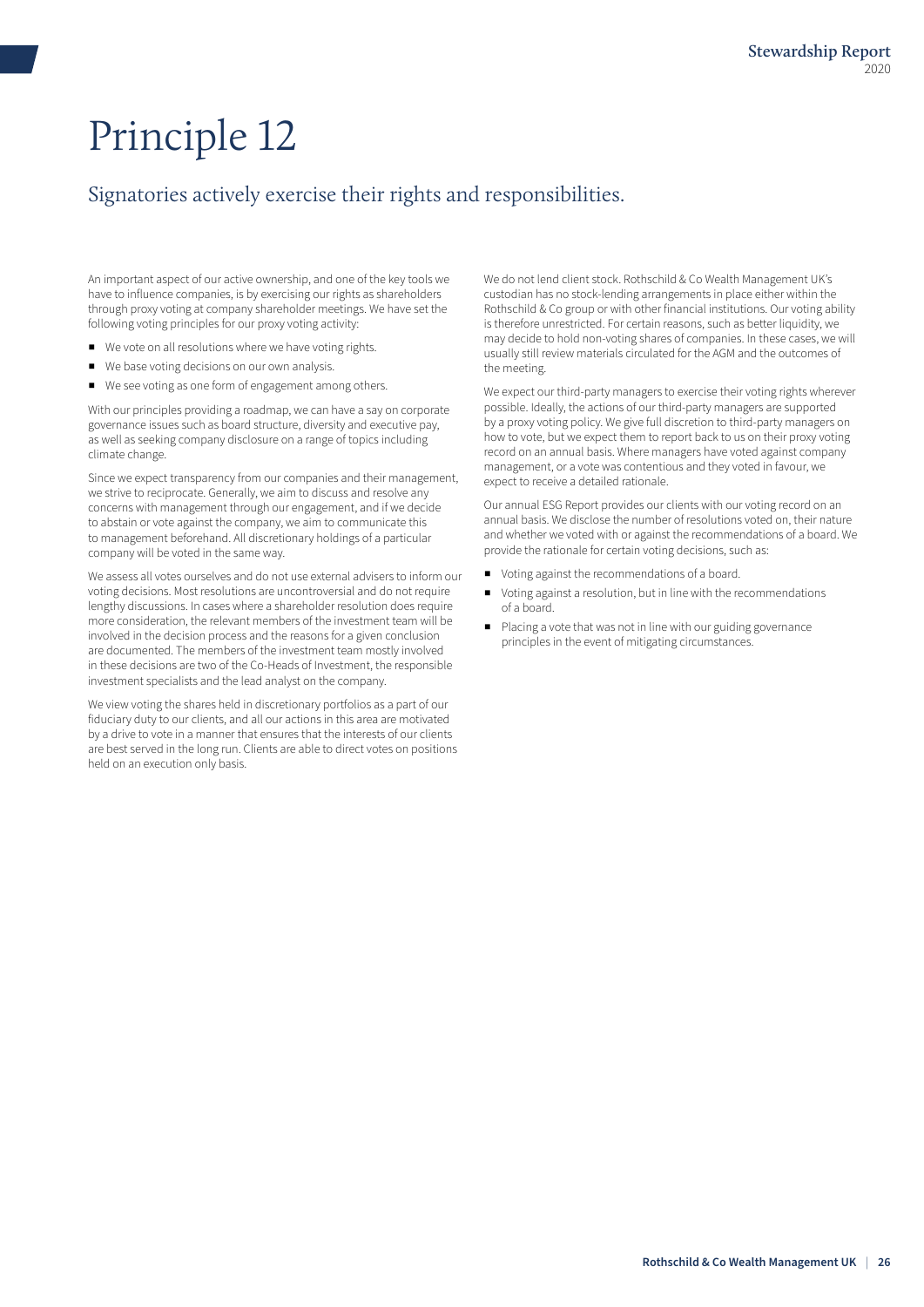## Proxy voting in 2020

During 2020, we voted on 290 resolutions across 19 company meetings. The concentrated number of holdings in our portfolios means we can easily monitor data materials released by our investee companies, regardless of geography, including data relating to shareholder meetings. Each resolution for every meeting is added to an internal document and discussed by at least two Portfolio Managers, and in consultation with the lead analyst as necessary.

Once decisions are made, they are passed on to our operations team for execution and logged in our records. The results of each vote are also logged. Where practical and beneficial, we will consider attending meetings in person.

The summary of our voting activity in 2020 is:

| The summary of our voting activity in 2020 is: |                                                  |                |           |                          |                | <b>Votes Against</b>        |
|------------------------------------------------|--------------------------------------------------|----------------|-----------|--------------------------|----------------|-----------------------------|
|                                                |                                                  | Voted<br>For   | Abstained | Voted<br>Against         | Total          | the Board<br>Recommendation |
| <b>Board of Directors</b>                      | <b>Election of Directors</b>                     | 181            |           | $\overline{\phantom{m}}$ | 181            |                             |
|                                                | Advisory Vote on Executive Compensation          | 12             |           |                          | 12             |                             |
|                                                | Advisory Vote on Frequency of Compensation Votes |                |           |                          |                |                             |
| Compensation                                   | <b>Incentive Plan</b>                            | 6              |           |                          | 6              |                             |
|                                                | <b>Remuneration Policy</b>                       | 2              |           |                          | $\overline{2}$ |                             |
|                                                | <b>Remuneration Report</b>                       | 5              |           |                          | 5              |                             |
|                                                | <b>Allotment of Securities</b>                   | 8              |           |                          | 8              |                             |
|                                                | <b>Cancellation of Shares</b>                    |                |           |                          |                |                             |
| <b>Capital Structure</b>                       | Disapplication of Pre-emption Rights             | 9              |           |                          |                |                             |
|                                                | Payment of Dividend                              | 3              |           |                          | 3              |                             |
|                                                | Repurchase of Shares                             | 6              |           |                          | 6              |                             |
| Strategic                                      | <b>Political Donations</b>                       | $\overline{2}$ |           |                          | $\overline{2}$ |                             |
| <b>Financial Reporting</b>                     | Receipt of Financial State-ments                 | 5              |           | $\qquad \qquad -$        | 5              |                             |
| <b>Audit Related</b>                           | <b>Ratification of Auditor</b>                   | 16             |           |                          | 16             |                             |
|                                                | <b>Remuneration of Auditor</b>                   | 6              |           | $\overline{\phantom{0}}$ | 6              |                             |
|                                                | Amendments to Articles                           | 11             |           |                          | 11             |                             |
| Administrative                                 | <b>General Meetings</b>                          | 3              |           |                          | 3              |                             |
|                                                | <b>Securities Depository Migration</b>           | $\overline{2}$ |           |                          | $\overline{2}$ |                             |
| <b>Stockholder Proposal</b>                    | Stockholder Proposal                             | $\mathbf{1}$   | -         | 10                       | 11             | 1                           |
|                                                | <b>Total</b>                                     | 280            |           | 10                       | 290            | 1                           |
|                                                |                                                  |                |           |                          |                |                             |

The case where we voted against the recommendation of the board was a shareholder proposal requesting the requirement for future board chairs at a US media company to be independent. Having assessed the individual circumstances at this company, we decided to support the resolution, which was in keeping with our general preference for an independent chair. This resolution did not pass; therefore, this will be an issue we continue to monitor.

There were several resolutions last year where, after careful deliberation, we eventually voted in line with the board's recommendations. This was the case with resolutions put forward by fellow shareholders covering

important topics such as diversity reporting. In these cases, we assessed the specifics of each resolution in depth as well as the company's position, and only voted with the board if we felt their response was sufficient.

We have already seen a noticeable increase in investor-led resolutions in 2021, some of which are well-structured and aligned with the objectives of our Responsible Investment Policy. These resolutions provide us with additional ways to engage with companies.